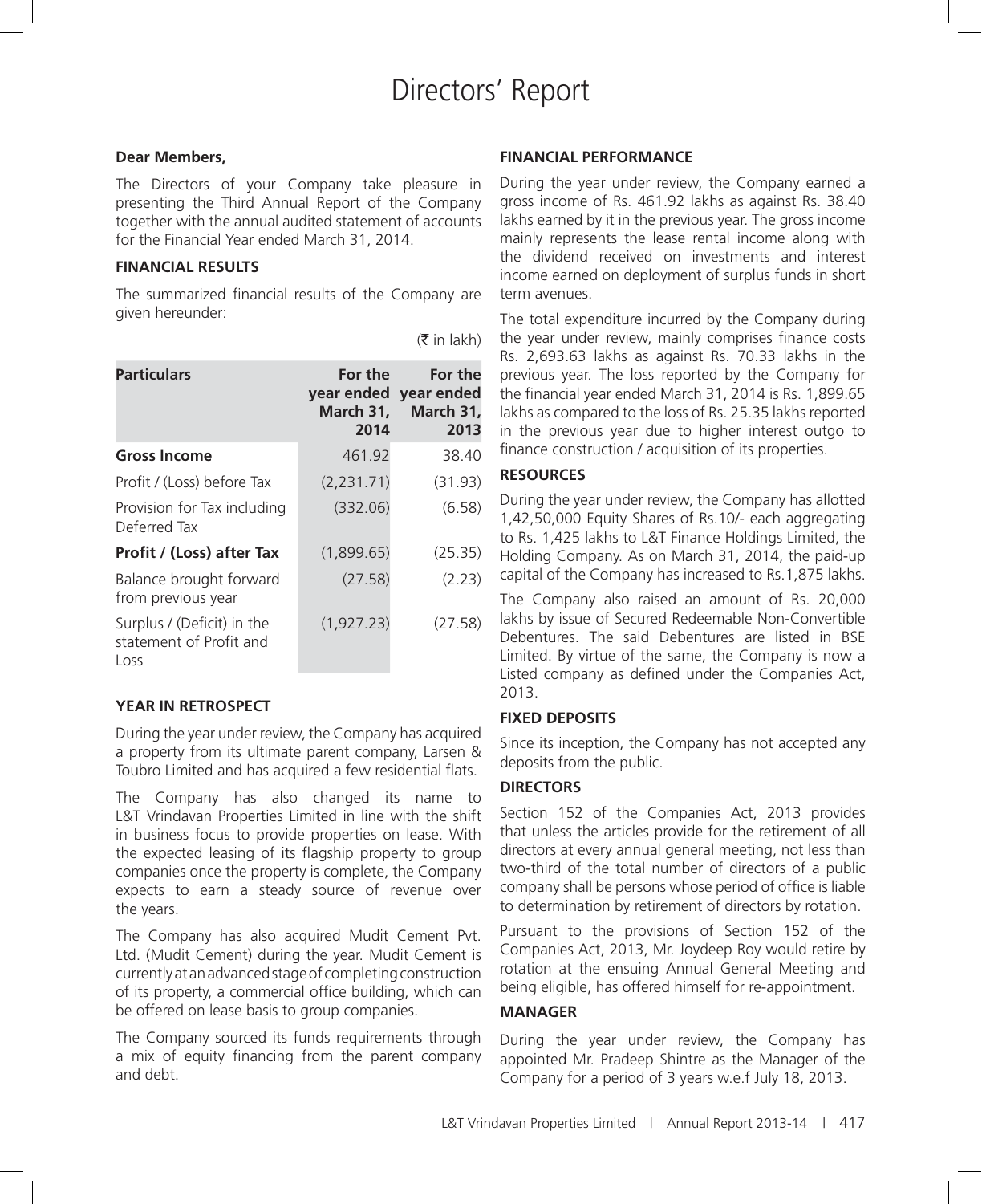#### **CORPORATE GOVERNANCE**

It shall always be the Company's endeavour to excel through better Corporate Governance and fair and transparent practices. The Corporate Governance Report is furnished as Annexure A to this Report.

#### **AUDITORS**

M/s. Sharp & Tannan, Chartered Accountants, who are the Statutory Auditors of the Company, hold office until the conclusion of the ensuing Annual General Meeting and are recommended for re-appointment. They have confirmed that their re-appointment, if made, will comply the eligibility criteria in terms of Section 141(3) of the Companies Act, 2013.

The Ministry of Corporate Affairs has on March 26, 2014 notified the provisions of Section 139 of the Companies Act, 2013 ("the Act") for appointment of Auditors, which is effective from April 1, 2014. Pursuant to Section 139(2) of the Act and the rules made hereunder, no listed company shall appoint or re-appoint an audit firm as auditor for more than two terms of five consecutive years. Further, the aforesaid appointment is subject to ratification by Members of the Company at every Annual General Meeting ("AGM").

The period of ten years (two terms of five years each) has to be calculated from the date of appointment of the auditors. Further, the proviso to Section 139(2) stipulates that every company existing on or before the commencement of the Act has to comply with the requirements of this section within three years from the date of commencement of this Act.

M/s. Sharp & Tannan has already served as the Statutory Auditors of the Company for a period of three years. The Board of Directors recommend the re-appointment of M/s. Sharp & Tannan as the Statutory Auditors of the Company for a period of one year i.e. from the conclusion of the third AGM till the conclusion of the fourth AGM, subject to approval by the members at the AGM of the Company.

#### **PARTICULARS OF EMPLOYEES**

The information required under Section 217(2A) of the Companies Act, 1956 and the rules made thereunder is not attached, since there were no employees falling under the purview of sub-section 2A of the said section.

#### **CONSERVATION OF ENERGY, TECHNOLOGY ABSORPTION AND FOREIGN EXCHANGE EARNINGS AND OUTGO**

The particulars as required under the Companies (Disclosure of Particulars in the Report of Board of

Directors) Rules, 1988 on Conservation of Energy and Technology Absorption are not applicable to the Company.

The Company has neither earned nor spent any amount in foreign exchange during the year under review.

#### **DIRECTORS' RESPONSIBILITY STATEMENT**

Pursuant to Section 217(2AA) of the Companies Act, 1956, the Directors confirm that:

- 1) in the preparation of the annual accounts, the applicable accounting standards have been followed and there has been no material departure;
- 2) the Directors have selected such accounting policies and applied them consistently and made judgments and estimates that are reasonable and prudent so as to give a true and fair view of the state of affairs of your Company at March 31, 2014 and of the profit or loss of the Company for the year ended on that date;
- 3) the Directors have taken proper and sufficient care for the maintenance of adequate accounting records in accordance with the provisions of the Companies Act, 1956 for safeguarding the assets of the Company and for preventing and detecting fraud and other irregularities;
- 4) the annual accounts have been prepared on a going concern basis; and
- 5) proper systems are in place to ensure compliance of all laws applicable to the Company.

#### **ACKNOWLEDGEMENTS**

The Directors wish to place on record their appreciation of the dedication and commitment of the Company's management to the growth of the Company. Their unstinted support has been and continues to be integral to the Company's ongoing success. The Directors also wish to thank the Regulatory/ Government Authorities, Stock Exchanges, Financial Institutions, Banks, Mutual Funds and Rating Agencies for their support.

> **For and on behalf of the Board N. Sivaraman Dinanath Dubhashi**  Director Director

Place : Mumbai Date : April 18, 2014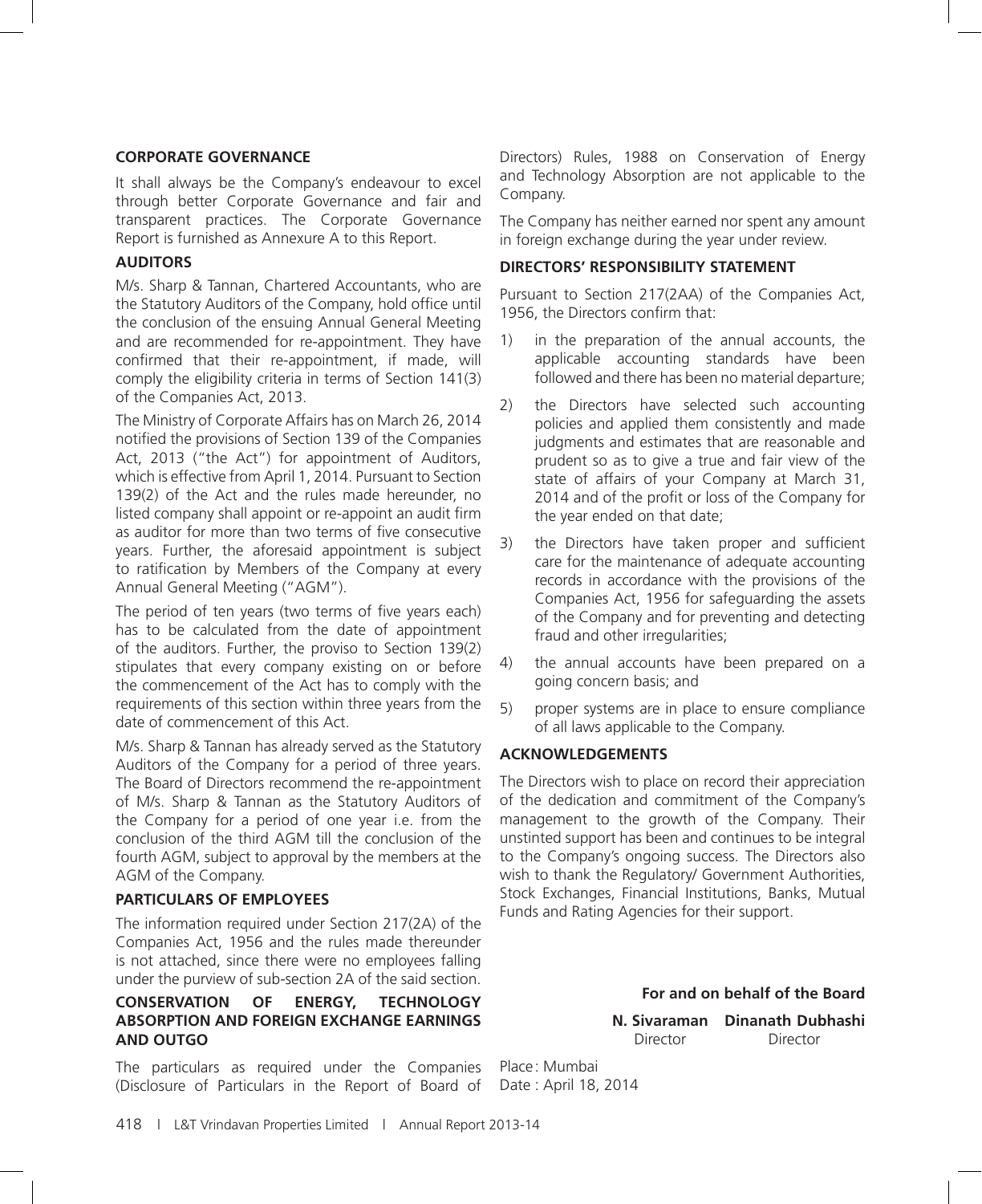# Annexure 'A' to Directors' Report Corporate Governance Report

The Board of Directors provides leadership and guidance to your Company's management and directs, supervises and controls the activities of your Company. At present, the Board comprises three Directors viz. Mr. N. Sivaraman, Mr. Dinanath Dubhashi and Mr. Joydeep Roy.

# **Separation of Offices of Chairman and Chief Executive**

The roles and offices of the Chairman and Manager are separated. The Board elects the Chairman of its meeting at each meeting whereas Mr. Pradeep Shintre is the Manager of your Company.

## **Remuneration of Directors**

The Directors are not paid any sitting fees for attending the Meetings of the Board and / or any Committees thereof and are not drawing any remuneration from the Company.

#### **Number of Companies in which an Individual may become a Director**

The Company has apprised its board members about the restriction on number of other directorships and they have confirmed compliance with the same.

# **Responsibilities of the Board**

Presentations to the Board in areas such as financial results, budgets, business prospects, etc. give the Directors, an opportunity to interact with senior managers and other functional heads. Directors are also updated about their role, responsibilities and liabilities.

The Company ensures necessary training to the Directors relating to its business through formal/informal interactions. Systems, procedures and resources are available to ensure that every Director is supplied, in a timely manner, with precise and concise information in a form and of a quality appropriate to effectively enable / discharge his duties. The Directors are given time to study the data and contribute effectively to Board discussions. The Directors through their interactions and deliberations give suggestions for improving overall effectiveness of the Board. Their inputs are also utilized to determine the critical skills required for prospective candidates for election to the Board.

# **Internal Auditors**

Internal Audit Department of L&T Finance Limited provides Internal Audit services to the Company.

## **Internal Control**

The Board ensures the effectiveness of the Company's system of internal controls including financial, operational and compliance control and risk management controls.

# **Secretarial Audit**

The Secretarial Audit, at regular intervals, is conducted by the Corporate Secretarial Department of Larsen & Toubro Limited, which has competent professionals to carry out the said audit.

#### **Disclosures**

During the financial year ended March 31, 2014:

- There was no materially significant related party transaction with the Directors that had a potential conflict with the interests of your Company.
- The related party transactions have been disclosed in the Notes to Accounts forming part of the Annual Financial Statements.
- Though not applicable, your Company generally ensures adherence to the various mandatory and non-mandatory requirements of Corporate Governance norms as prescribed by Clause 49 of the Equity Listing Agreement.
- During the year, the Companies Act, 2013 had received assent from the President of India on August 29, 2013. Thereafter, the Ministry of Corporate Affairs, Government of India has progressively notified various sections starting from the date, September 12, 2013, some of sections having effect during the year. Till date, MCA have notified several sections, and the Company is geared up to implement all of them.

For and on behalf of the Board

 **N. Sivaraman Dinanath Dubhashi**  Director Director

Place : Mumbai Date : April 18, 2014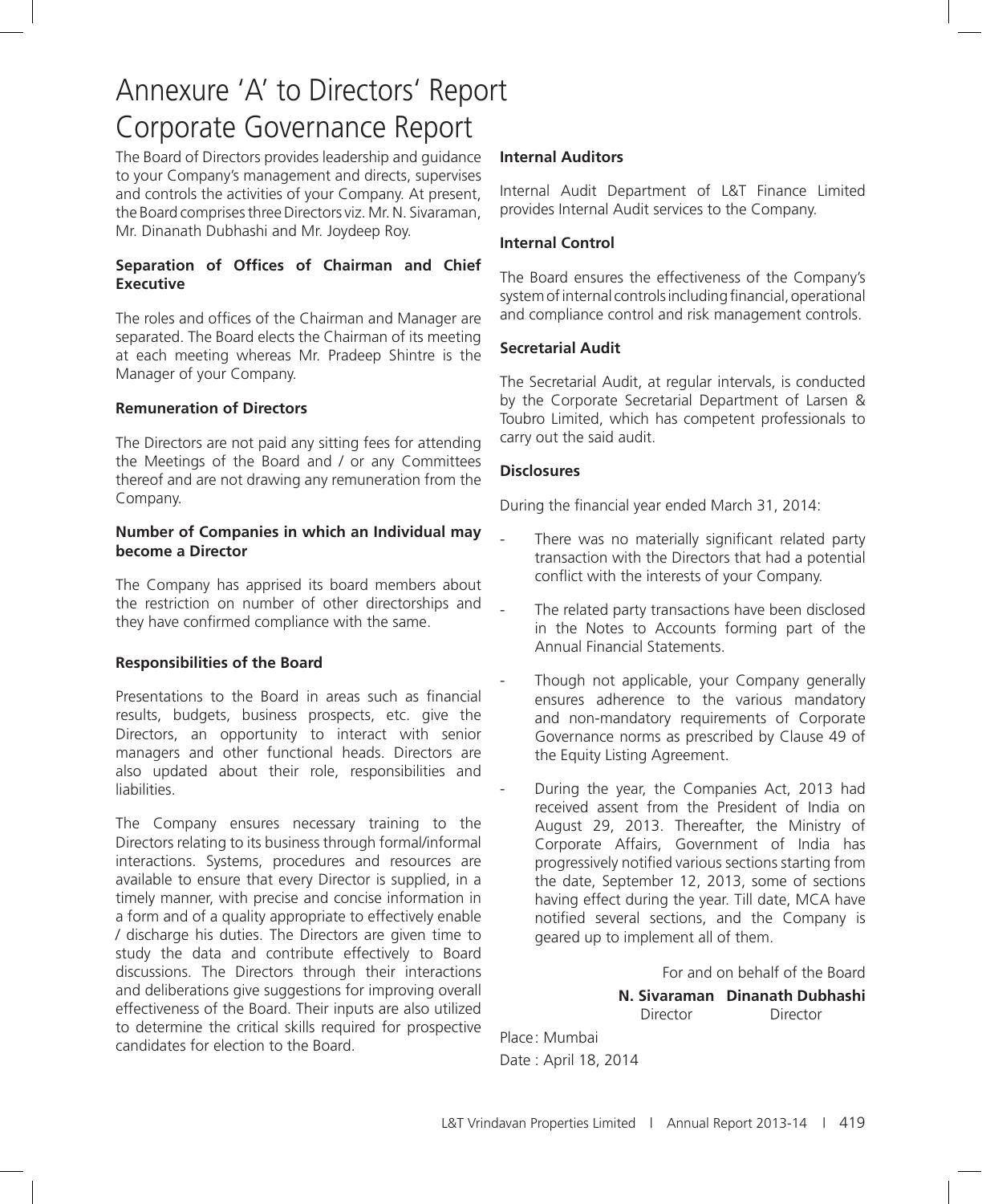#### **To the Members of L&T Vrindavan Properties Limited**

#### **(Formerly "L&T Unnati Finance Limited")**

#### **Report on the Financial Statements**

We have audited the accompanying financial statements of L&T Vrindavan Properties Limited ("the Company"), which comprise the balance sheet as at 31 March 2014, and the statement of profit and loss and the cash flow statement for the year then ended, and a summary of significant accounting policies and other explanatory information.

#### **Management's Responsibility for the Financial Statements**

Management is responsible for the preparation of these financial statements that give a true and fair view of the financial position, financial performance and cash flows of the Company in accordance with the Accounting Standards notified under the Companies Act, 1956 ("the Act") read with the General Circular 15/2013 dated 13 September 2013 of the Ministry of Corporate Affairs in respect of section 133 of the Companies Act, 2013. This responsibility includes the design, implementation and maintenance of internal control relevant to the preparation and presentation of the financial statements that give a true and fair view and are free from material misstatement, whether due to fraud or error.

#### **Auditor's Responsibility**

Our responsibility is to express an opinion on these financial statements based on our audit. We conducted our audit in accordance with the Standards on Auditing issued by the Institute of Chartered Accountants of India. Those Standards require that we comply with ethical requirements and plan and perform the audit to obtain reasonable assurance about whether the financial statements are free from material misstatement.

An audit involves performing procedures to obtain audit evidence about the amounts and disclosures in the financial statements. The procedures selected depend on the auditor's judgment, including the assessment of the risks of material misstatement of the financial statements, whether due to fraud or error. In making those risk assessments, the auditor considers internal control relevant to the Company's preparation and fair presentation of the financial statements in order to design audit procedures that are appropriate in the circumstances, but not for the purpose of expressing

an opinion on the effectiveness of the Company's internal control. An audit also includes evaluating the appropriateness of accounting policies used and the reasonableness of the accounting estimates made by management, as well as evaluating the overall presentation of the financial statements.

We believe that the audit evidence we have obtained is sufficient and appropriate to provide a basis for our audit opinion.

#### **Opinion**

In our opinion and to the best of our information and according to the explanations given to us, the financial statements give the information required by the Act in the manner so required and give a true and fair view in conformity with the accounting principles generally accepted in India:

- a) in the case of the balance sheet, of the state of affairs of the Company as at 31 March 2014;
- b) in the case of the statement of profit and loss, of the loss for the year ended on that date; and
- c) in the case of the cash flow statement, of the cash flows for the year ended on that date.

#### **Report on Other Legal and Regulatory Requirements**

- 1. As required by the Companies (Auditor's Report) Order, 2003 ("the Order") issued by the Central Government of India in terms of sub-section (4A) of section 227 of the Act, we give in the Annexure a statement on the matters specified in paragraphs 4 and 5 of the Order.
- 2. As required by section 227(3) of the Act, we report that:
	- a) we have obtained all the information and explanations which to the best of our knowledge and belief were necessary for the purpose of our audit;
	- b) in our opinion proper books of account as required by law have been kept by the Company so far as it appears from our examination of those books;
	- c) the balance sheet, statement of profit and loss and cash flow statement dealt with by this Report are in agreement with the books of account;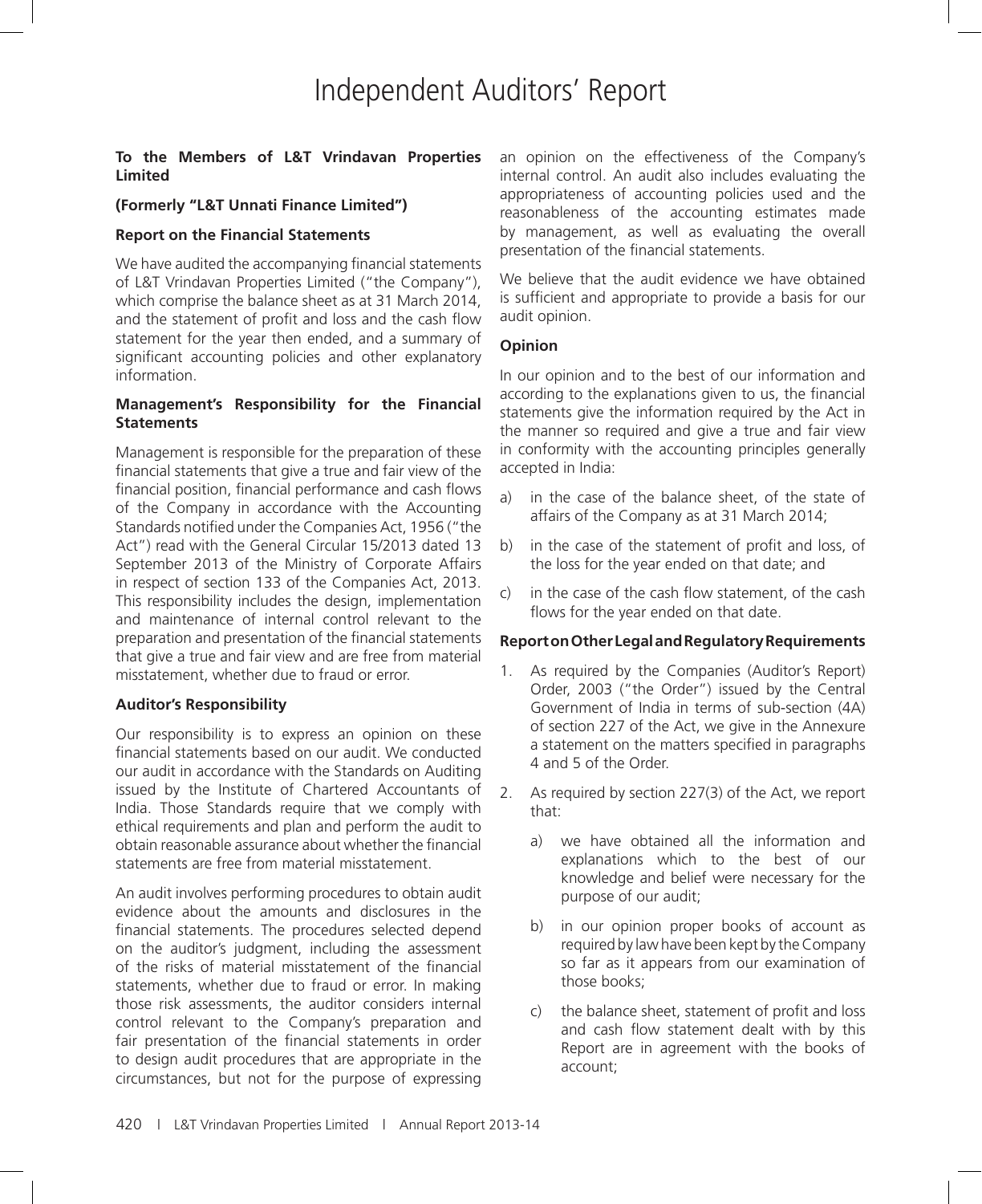- d) in our opinion, the balance sheet, statement of profit and loss, and cash flow statement comply with the Accounting Standards notified under the Act read with the General Circular 15/2013 dated 13 September 2013, of the Ministry of Corporate Affairs in respect of section 133 of the Companies Act, 2013; and
- e) on the basis of written representations received from the directors as on 31 March 2014, and taken on record by the board of directors, none of the directors is disqualified as on 31 March

2014 from being appointed as a director in terms of clause (g) of sub-section (1) of section 274 of the Companies Act, 1956.

> SHARP & TANNAN Chartered Accountants Firm's registration no.109982W by the hand of

Mumbai, 18 April, 2014 Membership no.38332

Firdosh D. Buchia Partner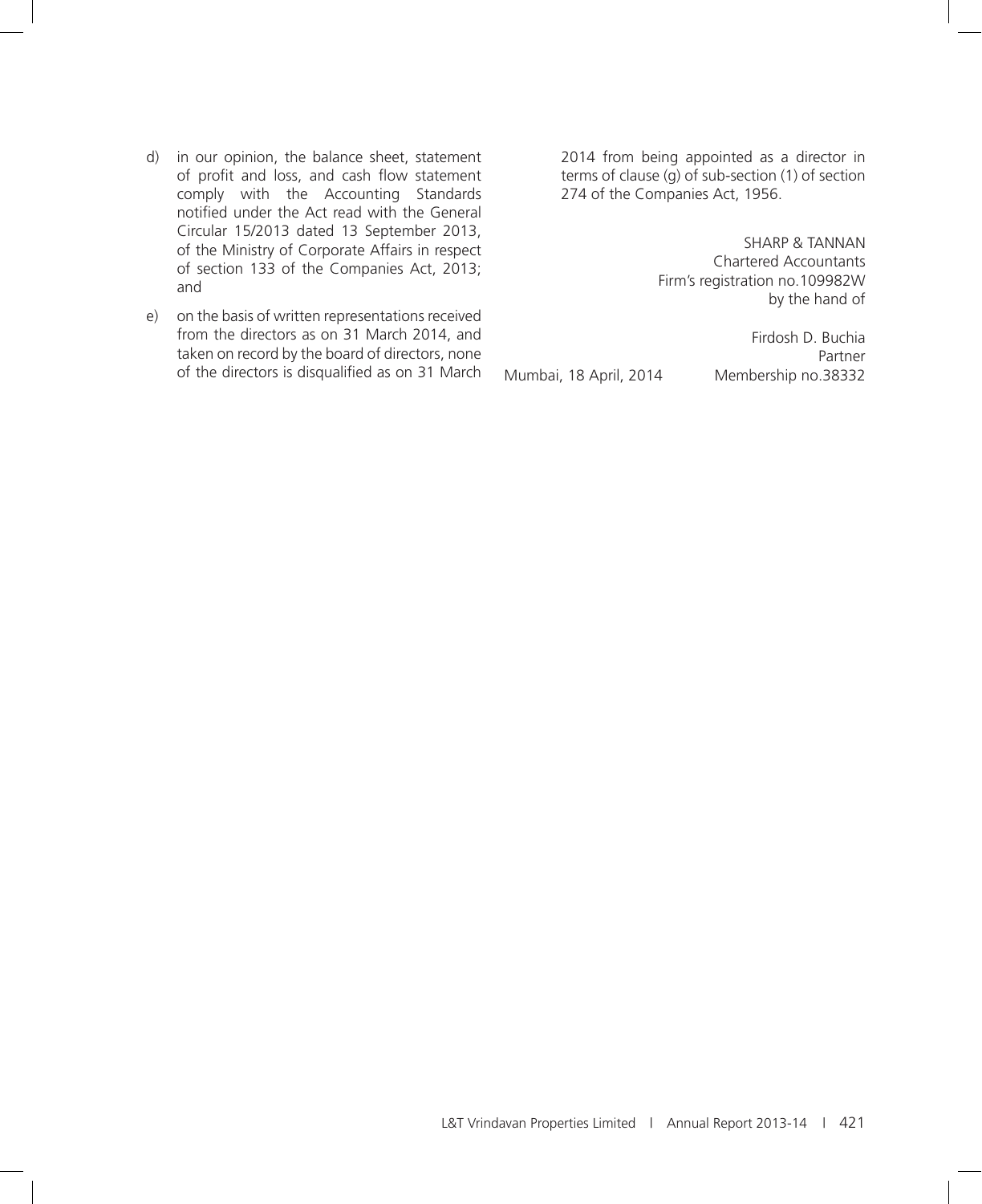#### **(Referred to in paragraph 1 of our report of even date)**

- 1. (a) The Company is maintaining proper records showing full particulars, including quantitative details and situation of fixed assets;
	- (b) In respect of fixed assets as explained to us, all the fixed assets have been physically verified by the management during the year. According to the information and explanations given to us, no material discrepancies were noticed on such verification.
	- (c) The Company has not disposed of any substantial part of its fixed assets during the year so as to affect its going concern status.
- 2. The Company does not hold any inventories. Accordingly, the Paragraph 4 (ii) (a),(b) and (c) of the Order is not applicable.
- 3. (a) According to the information and explanations given to us, the Company has not granted any loans, secured or unsecured, to companies, firms or other parties covered in the register maintained under Section 301 of the Companies Act, 1956. Accordingly, the Paragraph 4 (iii) (b), (c) and (d) of the Order is not applicable.
	- (b) According to the information and explanations given to us, Company has not taken any loans, secured or unsecured, from companies, firms or other parties covered in the register maintained under Section 301 of the Companies Act, 1956. Accordingly, the Paragraph 4 (iii) (f) and (g) of the Order is not applicable.
- 4. In our opinion and according to the information and explanations given to us, there is an adequate internal control system commensurate with the size of the Company and the nature of its business, for the purchase of fixed assets and for the services rendered. We have neither come across nor have we been informed of any continuing failure to correct major weaknesses in internal control system of the Company.
- 5. According to the information and explanations given to us, there are no contracts or arrangements that need to be entered in to the register maintained under Section 301 of Companies Act, 1956.

Accordingly the Paragraph 4 (v) (b) of the Order is not applicable.

- 6. According to the information and explanations given to us, the Company has not accepted any deposits from the public to which the directives issued by the Reserve Bank of India and the provisions of Section 58A, 58AA of the Companies Act, 1956 and any other relevant provisions and the rules framed thereunder apply.
- 7. In our opinion, the Company has an internal audit system commensurate with its size and nature of its business.
- 8. According to the information and explanations given to us, the Central Government has not prescribed maintenance of cost records under Section 209(1) (d) of the Companies Act, 1956. Accordingly, the Paragraph 4 (viii) of the Order is not applicable.
- 9. (a) According to the information and explanations given to us, the Company is regular in depositing undisputed statutory dues including provident fund, employees state insurance, staff labour fund, income tax, service tax, cess and other statutory dues as applicable with the appropriate authorities. According to the information and explanations given to us and the records examined by us, there are no arrears of outstanding statutory dues as at the last day of the financial year for a period exceeding six months from the date they became payable.
	- (b) According to the information and explanations given to us, there are no dues in respect of income tax, service tax, cess and other statutory dues as applicable that have not been deposited with the appropriate authorities on account of any dispute
- 10. The Company was incorporated on 16 June 2011 and commenced its business on 4 August 2011. Accordingly, the Paragraph 4 (x) of the Order is not applicable.
- 11. According to the information and explanations given to us and the records examined by us, the Company has not defaulted in repayment of dues to any debenture holder as at the balance sheet date.
- 12. According to the information and explanations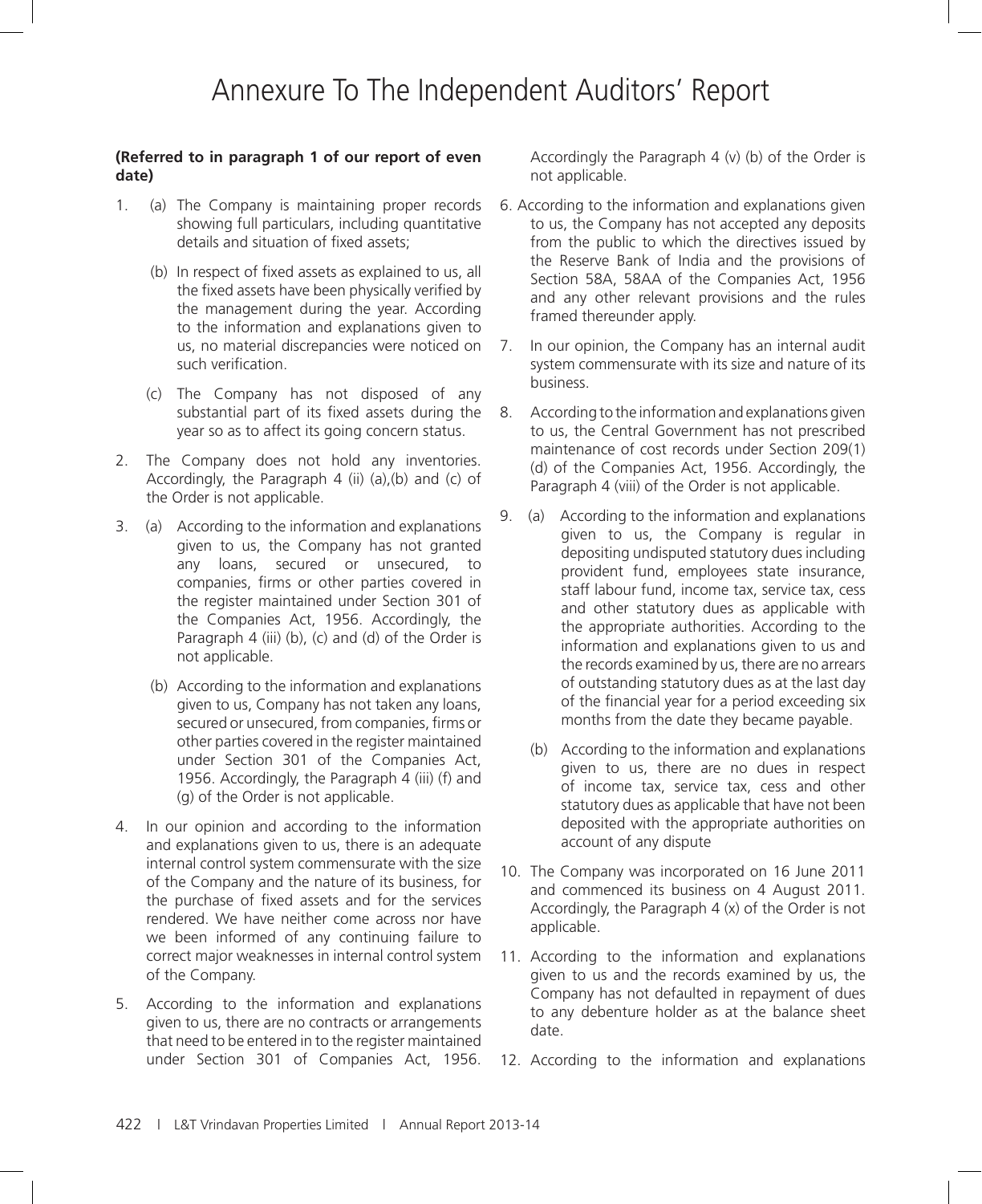given to us and the records examined by us, the Company has not granted any loans and advances on the basis of security by way of pledge of shares, debentures and other securities. Accordingly, the Paragraph 4 (xii) of the Order is not applicable.

- 13. The provisions of any special statute applicable to chit fund/nidhi/mutual benefit fund/societies are not applicable to the Company. Accordingly, the Paragraph 4 (xiii) of the Order is not applicable.
- 14. In our opinion and according to the information and explanations given to us, the Company is not dealing or trading in shares, securities, debentures and other investments. The Company has invested surplus fund in the schemes of mutual fund. According to the information and explanations given to us, proper records have been made of the transactions and contracts and timely entries have been made therein.
- 15. According to the information and explanations given to us and the records examined by us, the Company has not given any guarantee for loans taken by others from bank or financial institutions. Accordingly, the Paragraph 4 (xv) of the Order is not applicable.
- 16. According to the information and explanations given to us and the records examined by us, the Company has not availed any term loans during the year. Accordingly, the Paragraph 4 (xvi) of the Order is not applicable.
- 17. According to the information and explanations given to us and on an overall examination of the balance sheet of the Company, we report that no funds raised on short-term basis have been used for

long-term investments.

- 18. According to the information and explanations given to us and the records examined by us, the Company has not made preferential allotment of shares to parties and companies covered in the register maintained under Section 301 of the Companies Act, 1956 during the year. Accordingly, the Paragraph 4 (xviii) of the Order is not applicable.
- 19. According to information and explanations given to us and the records examined by us, securities have been created in respect of debentures issued.
- 20. According to the information and explanations given to us and the records examined by us, the Company has not raised any money by public issue during the year. Accordingly, the Paragraph 4 (xx) of the Order is not applicable to the Company.
- 21. During the course of our examination of the books and records of the Company, carried out in accordance with generally accepted auditing practices in India, and according to the information and explanations given to us, we have neither come across any instances of fraud on or by the Company, noticed or reported during the year, nor have we been informed of such case by the management.

 SHARP & TANNAN Chartered Accountants Firm's registration no. 109982W by the hand of

Firdosh D. Buchia Partner Mumbai, 18 April , 2014 Membership no. 38332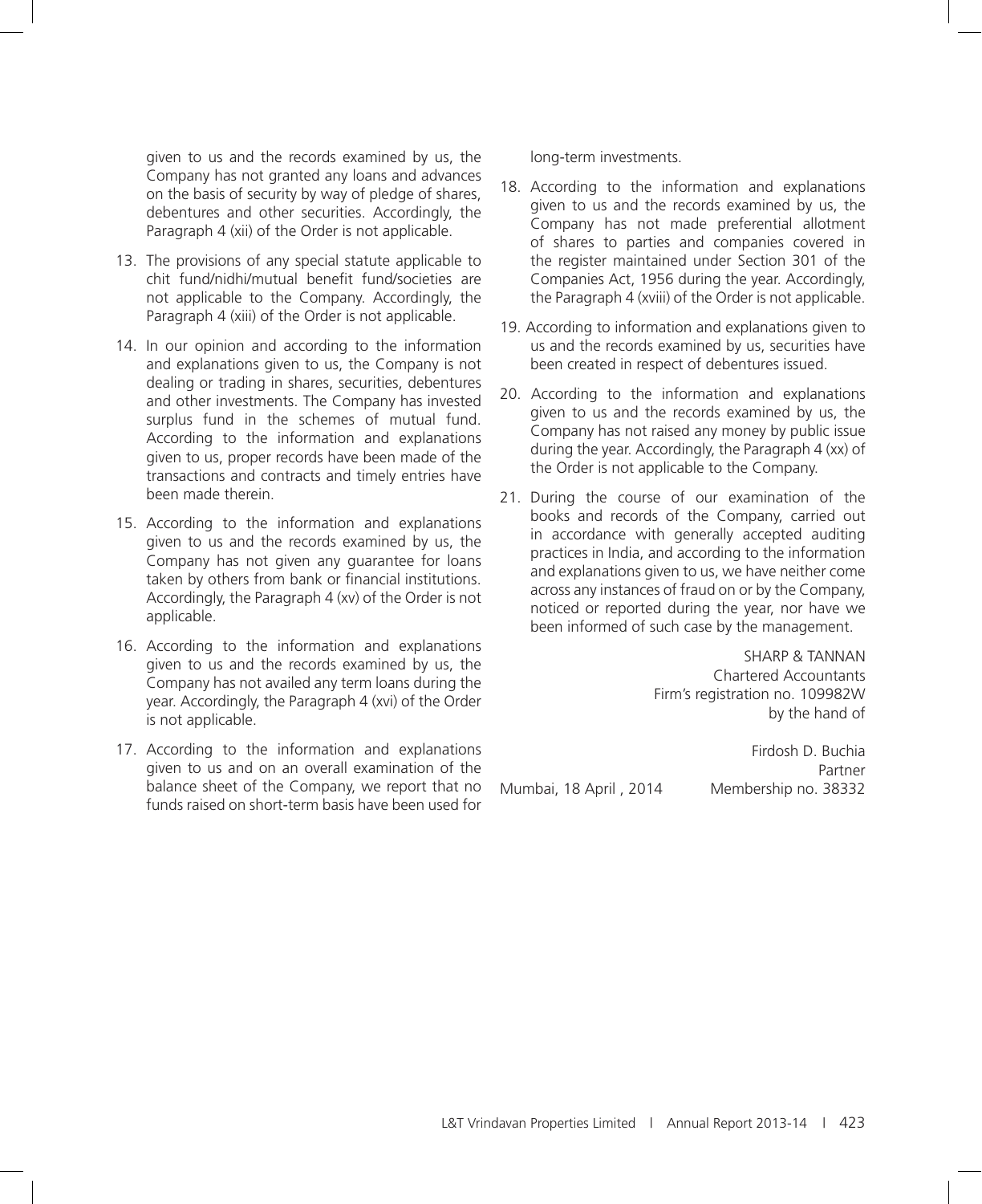# Balance Sheet as at March 31, 2014

|                                                                                         |                         |                                |                      |                                | $(\bar{\bar{\mathbf{x}}}$ in Lakh) |
|-----------------------------------------------------------------------------------------|-------------------------|--------------------------------|----------------------|--------------------------------|------------------------------------|
|                                                                                         | <b>Note No</b>          |                                | As at March 31, 2014 | As at March 31, 2013           |                                    |
| <b>EQUITY AND LIABILITIES:</b><br><b>Shareholders' funds</b>                            |                         |                                |                      |                                |                                    |
| (a) Share capital                                                                       | 2                       | 1,875.00                       |                      | 450.00                         |                                    |
| (b) Reserves and surplus                                                                | $\overline{\mathbf{3}}$ | (1,927.23)                     |                      | (27.58)                        |                                    |
|                                                                                         |                         |                                | (52.23)              |                                | 422.42                             |
| <b>Non current liabilities</b>                                                          |                         |                                |                      |                                |                                    |
| (a) Long term borrowings                                                                | 4                       | 20,000.00                      |                      | 48,960.00                      |                                    |
| (b) Other long term liabilities                                                         | 5                       | 1,174.72                       |                      |                                |                                    |
| (c) Long term-provisions                                                                | 6                       | 4.55                           |                      |                                |                                    |
|                                                                                         |                         |                                | 21,179.27            |                                | 48,960.00                          |
| <b>Current liabilities</b>                                                              |                         |                                |                      |                                |                                    |
| (a) Current maturities of long term                                                     | 4                       |                                |                      |                                |                                    |
| borrowings                                                                              |                         | 25,886.22                      |                      |                                |                                    |
| (b) Other current liabilities                                                           | $\overline{7}$          | 1,018.31                       |                      | 743.88                         |                                    |
| (c) Short term-provisions                                                               | 8                       | 10.13                          |                      |                                |                                    |
|                                                                                         |                         |                                | 26,914.66            |                                | 743.88                             |
| <b>TOTAL</b>                                                                            |                         |                                | 48,041.70            |                                | 50,126.30                          |
| <b>ASSETS:</b>                                                                          |                         |                                |                      |                                |                                    |
| Non - current assets                                                                    |                         |                                |                      |                                |                                    |
| (a) Fixed assets                                                                        | 9                       |                                |                      |                                |                                    |
| (i) Tangible assets                                                                     |                         | 20,409.80                      |                      | 18,252.20                      |                                    |
| (ii) Capital work-in-progress                                                           |                         | 14,918.15                      |                      | 8,347.61                       |                                    |
|                                                                                         |                         | 35,327.95                      |                      | 26,599.81                      |                                    |
| (b) Non-current investments                                                             | 10                      | 4,316.72                       |                      | 3,338.88                       |                                    |
| (c) Deferred tax assets (net)                                                           | 11                      | 339.39                         |                      | 7.33                           |                                    |
| (d) Long term loans and advances                                                        | 12                      | 25.66                          |                      | 1.71                           |                                    |
|                                                                                         |                         |                                | 40,009.72            |                                | 29,947.73                          |
| <b>Current assets</b>                                                                   |                         |                                |                      |                                |                                    |
| (a) Current investments                                                                 | 13                      | 5,000.00                       |                      | 20,015.85                      |                                    |
| (b) Cash and bank balances                                                              | 14                      | 70.85                          |                      | 162.59                         |                                    |
| (c) Short term loans and advances                                                       | 15                      | 2,875.66                       |                      |                                |                                    |
| (d) Other current assets                                                                | 16                      | 85.47                          |                      | 0.13                           |                                    |
|                                                                                         |                         |                                | 8,031.98             |                                | 20,178.57                          |
| <b>TOTAL</b>                                                                            |                         |                                | 48,041.70            |                                | 50,126.30                          |
| Significant accounting policies                                                         | 1                       |                                |                      |                                |                                    |
| Notes on the financial statements                                                       | 22                      |                                |                      |                                |                                    |
| As per our report attached<br><b>SHARP &amp; TANNAN</b><br><b>Chartered Accountants</b> |                         |                                |                      | For and on behalf of the board |                                    |
| Firm's registration no. 109982W<br>by the hand of                                       |                         | <b>N.Sivaraman</b><br>Director |                      | D. M. Dubhashi<br>Director     |                                    |

*Partner Manager*

**Firdosh D. Buchia Pradeep Shintre**<br> *Partner Manager* Membership no. 38332

Mumbai, April 18, 2014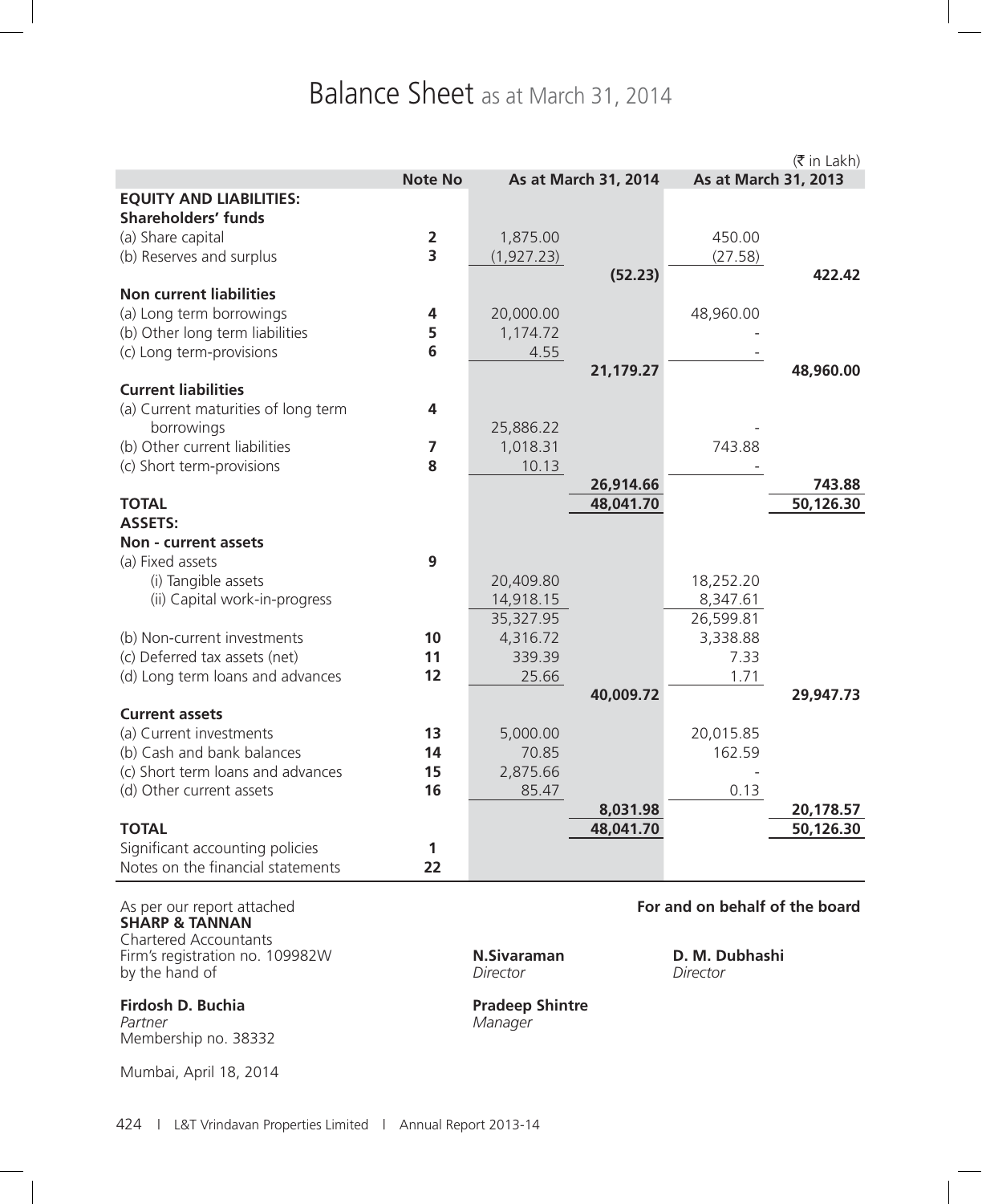# Statement of Profit and Loss for the year ended March 31, 2014

|                                                                       |                |                                   |            |                                | $($ ₹ in Lakh) |
|-----------------------------------------------------------------------|----------------|-----------------------------------|------------|--------------------------------|----------------|
|                                                                       | <b>Note No</b> | 2013-14                           |            | 2012-13                        |                |
| Income                                                                |                |                                   |            |                                |                |
| Revenue from operations                                               | 17             | 163.15                            |            |                                |                |
| Other income                                                          | 18             | 298.77                            |            | 38.40                          |                |
| <b>Total income</b>                                                   |                |                                   | 461.92     |                                | 38.40          |
|                                                                       |                |                                   |            |                                |                |
| <b>Expenses</b>                                                       |                |                                   |            |                                |                |
| Employee benefits expense                                             | 19             | 118.52                            |            |                                |                |
| Finance costs                                                         | 20             | 2,361.11                          |            | 62.25                          |                |
| Administration and other expenses                                     | 21             | 122.09                            |            | 4.46                           |                |
| Depreciation                                                          |                | 91.91                             |            | 3.62                           |                |
| <b>Total expenses</b>                                                 |                |                                   | 2,693.63   |                                | 70.33          |
| Profit/(loss) before exceptional and<br>extraordinary items and taxes |                |                                   | (2,231.71) |                                | (31.93)        |
| Exceptional items                                                     |                |                                   |            |                                |                |
| Profit/(loss) before extraordinary items<br>and taxes                 |                |                                   | (2,231.71) |                                | (31.93)        |
| Extraordinary items                                                   |                |                                   |            |                                |                |
| Profit/(loss) before tax                                              |                |                                   | (2,231.71) |                                | (31.93)        |
| Tax expense:                                                          |                |                                   |            |                                |                |
| - Current tax                                                         |                |                                   |            | 0.75                           |                |
| - Deferred tax                                                        |                | (332.06)                          |            | (7.33)                         |                |
|                                                                       |                |                                   | (332.06)   |                                | (6.58)         |
| Profit/(loss) for the year                                            |                |                                   | (1,899.65) |                                | (25.35)        |
| <b>Earnings Per Equity Share:</b>                                     | 22.4           |                                   |            |                                |                |
| Basic earnings per equity share $(\bar{\zeta})$                       |                |                                   | (27.34)    |                                | (1.23)         |
| Diluted earnings per equity share                                     |                |                                   | (27.34)    |                                | (1.23)         |
| Face value per equity share $(\bar{\zeta})$                           |                |                                   | 10.00      |                                | 10.00          |
|                                                                       |                |                                   |            |                                |                |
| Significant accounting policies                                       | 1              |                                   |            |                                |                |
| Notes on the financial statements                                     | 22             |                                   |            |                                |                |
| As per our report attached<br><b>SHARP &amp; TANNAN</b>               |                |                                   |            | For and on behalf of the board |                |
| <b>Chartered Accountants</b>                                          |                |                                   |            |                                |                |
| Firm's registration no. 109982W<br>by the hand of                     |                | <b>N.Sivaraman</b><br>Director    |            | D. M. Dubhashi<br>Director     |                |
| Firdosh D. Buchia<br>Partner<br>Membership no. 38332                  |                | <b>Pradeep Shintre</b><br>Manager |            |                                |                |
| Mumbai, April 18, 2014                                                |                |                                   |            |                                |                |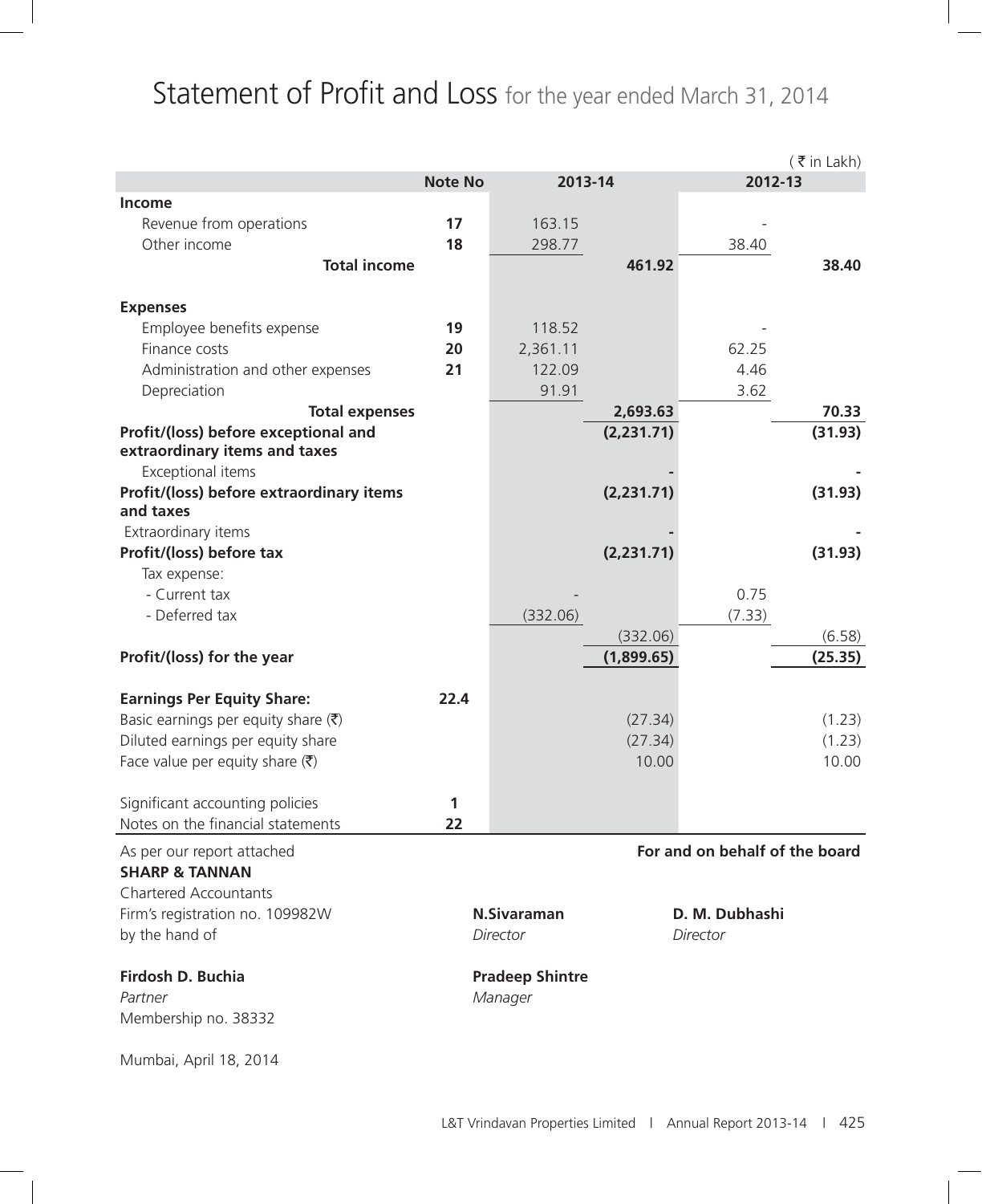# Cash Flow Statement for the year ended March 31, 2014

|                                                                                    |             | $(\bar{\bar{\mathbf{x}}}$ in Lakh) |
|------------------------------------------------------------------------------------|-------------|------------------------------------|
|                                                                                    | 2013-14     | 2012-13                            |
| A. Cash flow from operating activities                                             |             |                                    |
| Profit/(loss) before tax as per statement of profit and loss                       | (2,231.71)  | (31.93)                            |
| <b>Adjustment for:</b>                                                             |             |                                    |
| Provision for employee benefits                                                    | 3.11        |                                    |
| Depreciation                                                                       | 91.91       | 3.62                               |
| Operating profit before working capital changes                                    | (2, 136.69) | (28.31)                            |
| <b>Changes in working capital</b>                                                  |             |                                    |
| (Increase)/ decrease in current and non current assets                             | (2,961.01)  | 195.44                             |
| Increase/ (decrease) in current and non current liabilities and provisions         | 1,460.72    | 741.38                             |
| <b>Cash generated from operations</b>                                              | (3,636.98)  | 908.51                             |
| Direct taxes paid                                                                  | (23.95)     | (2.46)                             |
| Net cash generated from operating activities (A)                                   | (3,660.93)  | 906.05                             |
| <b>B. Cash flows from investing activities</b>                                     |             |                                    |
| Add : Inflows from investing activities                                            |             |                                    |
| Sale of current investments (net)                                                  | 15,015.86   |                                    |
|                                                                                    | 15,015.86   |                                    |
| Less: Outflow for investing activities                                             |             |                                    |
| Purchase of shares of subsidiary company                                           | 977.83      |                                    |
| Purchases of fixed assets                                                          | 8,820.06    | 26,603.42                          |
| Purchase of current investments (net)                                              |             | 20,015.86                          |
| Purchase of equity shares                                                          |             | 3,338.88                           |
|                                                                                    | 9,797.89    | 49,958.16                          |
| Net cash from(used in) investing activities (B)                                    | 5,217.97    | (49, 958.16)                       |
| C. Cash flows from financing activities<br>Add : Inflows from financing activities |             |                                    |
| Proceeds from issue of share capital including securities premium                  | 1,425.00    | 250.00                             |
| Proceeds from long term borrowings                                                 |             | 48,960.00                          |
|                                                                                    | 1,425.00    | 49,210.00                          |
| Less: Outflows for financing activities                                            |             |                                    |
| Repayment of other borrowings (net)                                                | 3,073.78    |                                    |
|                                                                                    | 3,073.78    |                                    |
| Net cash generated from(used in) financing activities (C)                          | (1,648.78)  | 49,210.00                          |
| Net increase/(decrease) in cash and cash equivalents (A+B+C)                       | (91.74)     | 157.89                             |
| Cash and cash equivalents as at beginning of the year                              | 162.59      | 4.70                               |
| Cash and cash equivalents as at end of the year                                    | 70.85       | 162.59                             |
|                                                                                    |             |                                    |

#### Notes:

1. Cash flow statement has been prepared under indirect method as set out in the Accounting Standard (AS) 3 "Cash Flow Statements".

2. Cash and cash equivalents represent cash and bank balances.

3. Previous year figures have been regrouped/reclassified wherever applicable.

As per our report attached **For and on behalf of the board SHARP & TANNAN** Chartered Accountants Firm's registration no. 109982W **N.Sivaraman D. M. Dubhashi**<br>
by the hand of **Director** *Director Director Director* by the hand of

**Firdosh D. Buchia Pradeep Shintre** Partner Manager Membership no. 38332

Mumbai, April 18, 2014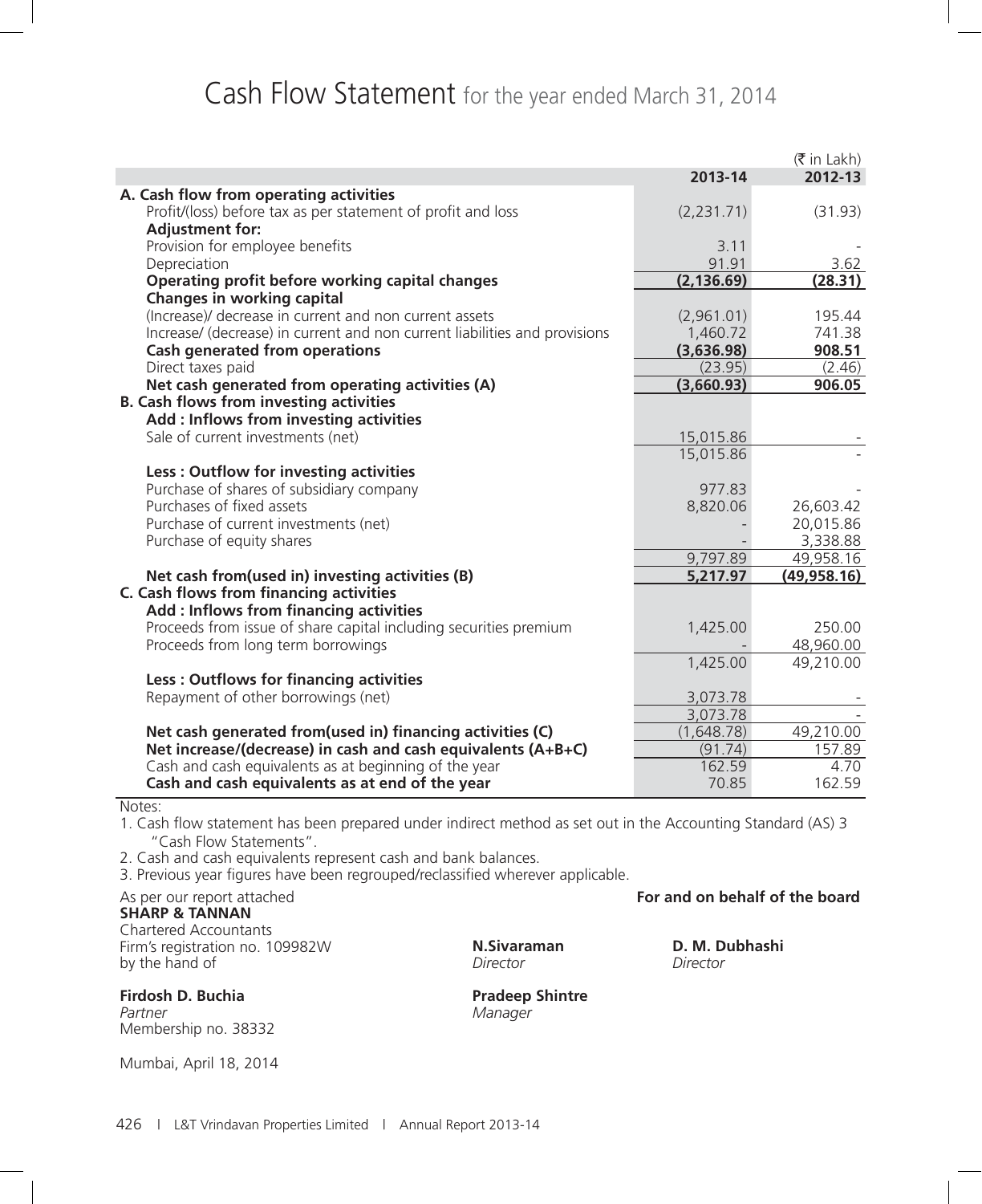## **1. Brief Profile and Significant accounting policies**

#### **A. Basis of Accounting**

 The financial statements of the Company have been prepared in accordance with the Generally Accepted Accounting Principles in India (Indian GAAP) to comply with the Accounting Standards notified under Section 211(3C) of the Companies Act, 1956, (the "1956 Act") (which continue to be applicable in respect of Section 133 of the Companies Act, 2013 (the "2013 Act") in terms of General Circular 15/2013 dated 13 September, 2013 of the Ministry of Corporate Affairs) and the relevant provisions of the 1956 Act/ 2013 Act, as applicable.

#### **B. Use of Estimates**

 The preparation of financial statements requires the Management to make estimates and assumptions considered in the reported amounts of assets and liabilities (including contingent liabilities) as of the date of the financial statements and the reported income and expenses during the reporting period. Management believes that the estimates used in preparation of the financial statements are prudent and reasonable. Actual results could differ from these estimates. Any change in such estimates is recognised prospectively.

#### **C. Revenue Recognition**

- Revenue is recognized to the extent that it is probable that the economic benefits will flow to the Company and the revenue can be reliably measured.
- Income from services is recognized as per the terms of contracts on accrual basis.
- Interest income on deposits is recognised on a time proportion basis taking into account the amount outstanding and the rate applicable.
- Profit/loss on sale of investments is recognised at the time of actual sale/redemption.
- Dividend is accounted when the right to its receipt is established.

#### **D. Tangible and Intangible fixed assets**

 Tangible fixed assets are stated at cost of acquisition including any cost attributable for bringing the asset to its working condition, less accumulated depreciation.

 Intangible fixed assets comprising of software licenses are stated at cost of acquisition including any cost attributable for bringing the asset to its working condition, less accumulated amortisation. Any expenses on such software licenses for support

and maintenance payable annually are charged to the statement of Profit and Loss.

#### **E. Income Taxes**

 Current tax is determined as the amount of tax payable in respect of taxable income for the year as determined in accordance with the provision of Income Tax Act, 1961.

Deferred tax is recognised on timing differences, between taxable income and accounting income that originated in one period and is capable of reversal in one or more subsequent periods. Deferred tax assets are recognised with regard to all deductible timing differences to the extent it is probable that taxable profit will be available against which deductible timing differences can be utilised. When the Company carries forward unused tax losses and unabsorbed depreciation, deferred tax assets are recognised only to the extent there is virtual certainty backed by convincing evidence that sufficient future taxable income will be available against which deferred tax assets can be realised. The carrying amounts of deferred tax assets are reviewed at each balance sheet date and reduced by the extent that it is no longer probable that sufficient taxable profit will be available to allow all or a part of the deferred tax asset to be utilised.

 Minimum Alternate Tax (MAT) credit is recognised as an asset only when and to the extent there is convincing evidence that the Company will pay normal Income Tax during the specified period. In the year in which the MAT credit becomes eligible to be recognised as an asset in accordance with the Guidance Note issued by the ICAI, the said assets is created by way of a credit to the Statement of Profit and Loss.

#### **1.1 Provisions and Contingent Liabilities and contingent assets**

 A provision is recognised when the Company has a present legal or constructive obligation as a result of past events and it is probable that an outflow of resources will be required to settle the obligation, in respect of which reliable estimate can be made. Provisions are not discounted to their present value and are determined based on best estimate required to settle the obligation at the Balance Sheet date. These are reviewed at each Balance Sheet date and adjusted to reflect the current best estimates. Contingent assets are not recognised.

# **F. Cash and Cash Equivalents**

 Cash and Bank Balances that have insignificant risk of change in value including term deposits, which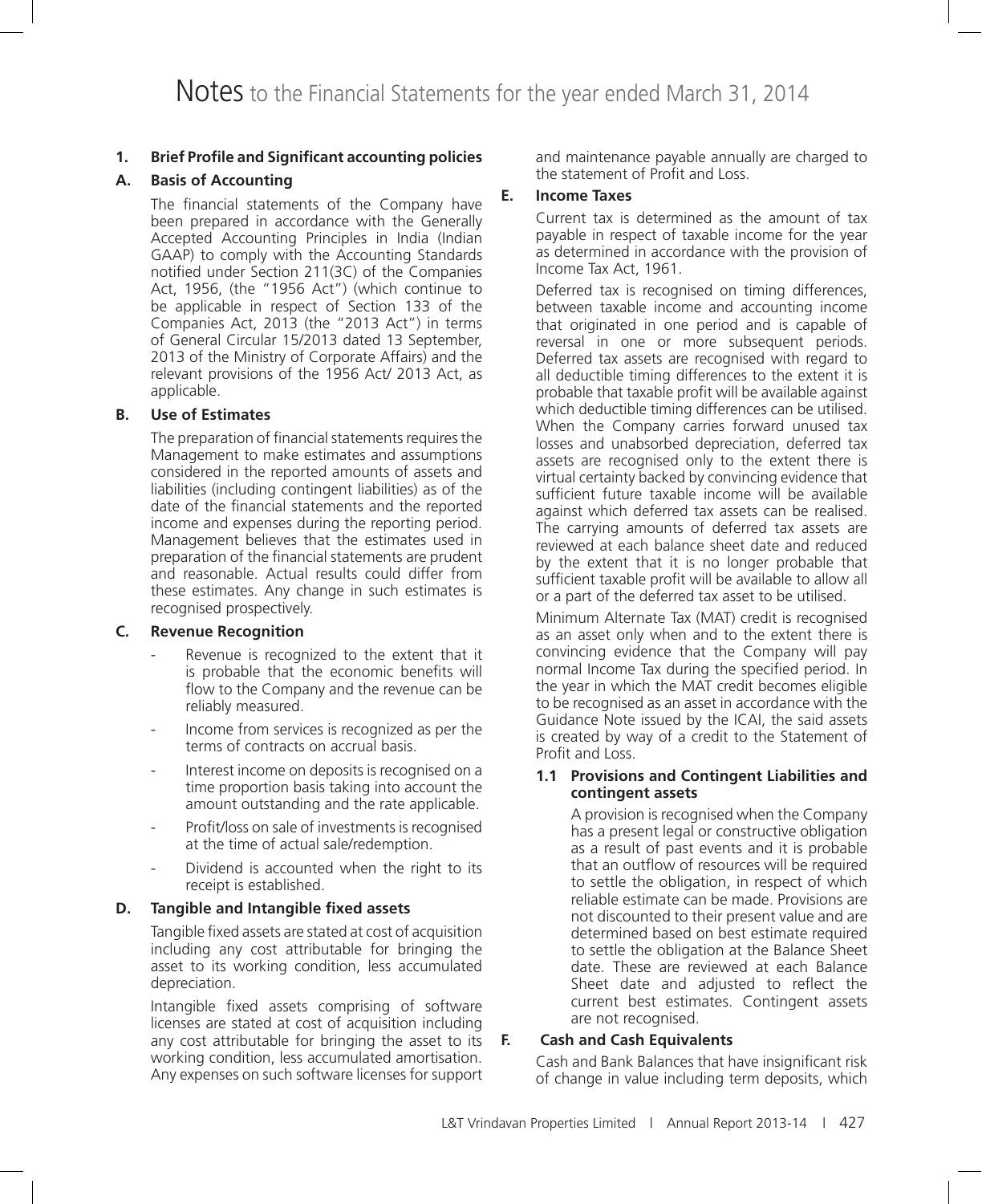have original durations up to three months, are included in cash and cash equivalents in the Cash Flow Statement

#### **G. Investments**

 Investments are classified under two categories i.e. Current and Long Term and are valued in accordance with the Accounting Standard (AS) 13 on 'Accounting for Investments'.

 'Long Term Investments' are carried at acquisition / amortised cost. A provision is made for diminution other than temporary on an individual investment basis.

 'Current Investments' are carried at the lower of cost or fair value on an individual investment basis.

#### **H. Depreciation and Amortisation**

 Depreciation/Amortization on fixed assets is calculated on a straight-line which reflect the management's estimate of the useful lives of respective fixed assets and are greater than or equal to the corresponding rate prescribed in Schedule XIV of the Act.

#### **I. Earnings per share**

 Basic and diluted earnings per share are computed in accordance with Accounting Standard-20 – Earnings per share.

 Basic earnings per share is calculated by dividing the net profit or loss after tax for the year attributable to equity shareholders by the weighted average number of equity shares outstanding during the year. Diluted earnings per equity share are computed using the weighted average number of equity shares and dilutive potential equity shares outstanding during the year, except where the results are anti-dilutive.

# **J. Retirement and other employee benefits**

# *Short term employee benefits:*

 All employee benefits falling due wholly within twelve months of rendering the services are classified as short-term employee benefits. Benefits such as salaries, short term compensated absences etc. and estimated variable remuneration are recognized in the period in which the employee renders the related service.

# *Post employment benefits:*

# **(a) Defined contribution plans:**

 The Company's provident fund, pension and superannuation scheme are defined contribution plans. The contribution paid/ payable under the scheme is recognized

during the period in which the employee renders the related services.

# **(b) Defined benefit plan**

 The Company's gratuity scheme is defined wbenefit plan. The employee gratuity obligation is determined based on actuarial valuation using Projected Unit Credit method which recognizes each period of service as giving rise to additional unit of employee benefit entitlement and measures each unit separately to build up the final obligation.

 The obligation is measured at the present value of the estimated future cash flows. The discount rate used for determining the present value of the obligation under defined benefit plans, is based on the market yield on government securities of a maturity period equivalent to the weighted average maturity profile of the related obligations at the balance sheet date.

 Actuarial gains and losses are recognised immediately in the statement of profit and loss.

# **K. Impairment of Assets**

 Tangible fixed assets are reviewed for impairment whenever events or changes in circumstances indicate that the carrying amount may not be recoverable. An impairment loss is recognised for the amount by which the asset's carrying amount exceeds its recoverable amount, which is the higher of the asset's net selling price or its value in use.

# **L. Commitments**

 Commitments are future liabilities for contracted expenditure. Commitments are classified and disclosed as follows:-

- a. Estimated amount of contracts remaining to be executed on capital account are not provided for.
- b. Other non cancellable commitments, if any to the extent they are considered material and relevant in the opinion of the management.

# **M. Borrowing Costs**

 Borrowing cost includes interest and exchange differences arising from foreign currency borrowings to the extent they are regarded as an adjustment to the interest cost. Ancillary and other borrowing costs are charged to statement of Profit & Loss in the year in which they are incurred.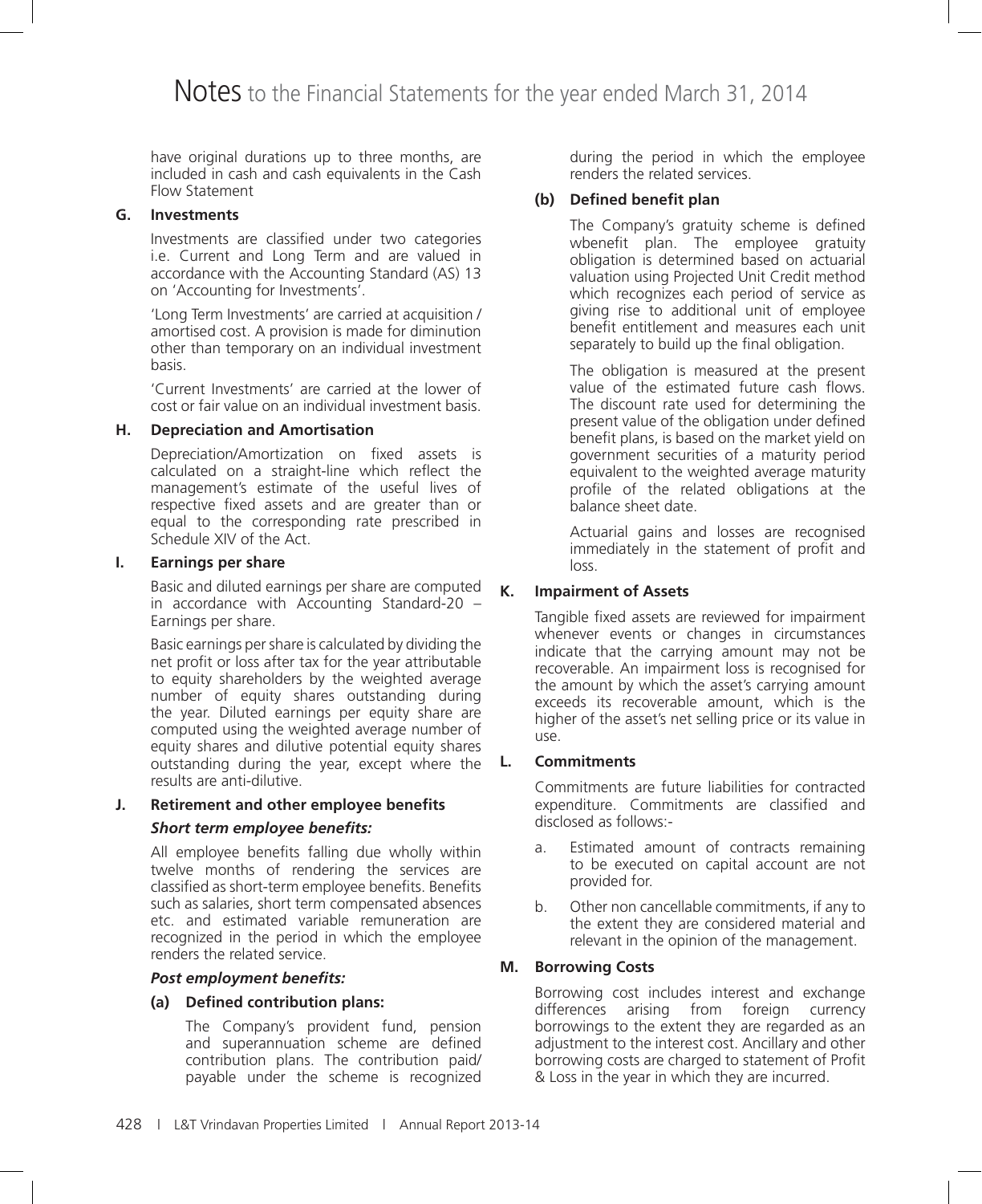# **2 Share Capital**

## **(I) Share capital authorised, issued and subscribed**

|                                                      | As at March 31, 2014 |          | As at March 31, 2013                                |        |
|------------------------------------------------------|----------------------|----------|-----------------------------------------------------|--------|
|                                                      |                      |          | No. of Shares (₹ In Lakh) No. of Shares (₹ In Lakh) |        |
| <b>Authorised</b>                                    |                      |          |                                                     |        |
| Equity Share of ₹10 each                             | 25,000,000           | 2,500.00 | 4,500,000                                           | 450.00 |
|                                                      |                      |          |                                                     |        |
| <b>Issued, Subscribed &amp; Paid up</b>              |                      |          |                                                     |        |
| Equity Share of $\bar{\bar{\xi}}$ 10 each fully paid | 18,750,000           | 1.875.00 | 4,500,000                                           | 450.00 |
|                                                      |                      |          |                                                     |        |
| Total Issued, subscribed & paid up capital           | 18,750,000           | 1,875.00 | 4,500,000                                           | 450.00 |

# **(II) Terms/rights attached to equity shares**

The Company has only one class of equity shares having a par value of  $\bar{\tau}$  10 per share. Members of the Company holding equity shares capital therein have a right to vote, on every resolution placed before the Company and right to receive dividend. The voting rights on a poll is in proportion to the share of the paid up equity capital of the Company held by the shareholders. The Company declares dividends in Indian rupees. The final dividend proposed by the Board of Directors is subject to the approval of the Shareholders in the ensuing Annual General Meeting.

## **(III) Reconciliation of the shares outstanding at the beginning and at the end of the year**

| <b>Equity shares</b>               | As at March 31, 2014 |          |                                                                       |        | As at March 31, 2013 |  |
|------------------------------------|----------------------|----------|-----------------------------------------------------------------------|--------|----------------------|--|
|                                    |                      |          | No. of Shares $(\bar{z} \ln$ Lakh) No. of Shares $(\bar{z} \ln$ Lakh) |        |                      |  |
| At the beginning of the year       | 4,500,000            | 450.00   | 2,000,000                                                             | 200.00 |                      |  |
| Issued during the year             | 14,250,000           | 1,425,00 | 2,500,000                                                             | 250.00 |                      |  |
| Outstanding at the end of the year | 18,750,000           | 1,875.00 | 4,500,000                                                             | 450.00 |                      |  |

# **(IV) Equity shares in the Company held by the holding Company**

|                                                        | As at March 31, 2014 |          | As at March 31, 2013                                                |        |
|--------------------------------------------------------|----------------------|----------|---------------------------------------------------------------------|--------|
|                                                        |                      |          | No. of Shares $(\bar{z}$ In Lakh) No. of Shares $(\bar{z}$ In Lakh) |        |
| L&T Finance Holdings Limited                           |                      |          |                                                                     |        |
| Equity Shares of ₹10 each fully paid                   |                      |          |                                                                     |        |
| * Held by L&T Finance Holdings Limited and its nominee | 18,750,000           | 1,875,00 | 4,500,000                                                           | 450.00 |
|                                                        | 18,750,000           | 1,875.00 | 4,500,000                                                           | 450.00 |

# **(V) Details of shareholders holding more than 5% shares in the Company Equity Shares As at March 31, 2014 As at March 31, 2013 No. of Shares % holding No. of Shares % holding** L&T Finance Holdings Limited Equity Shares of ₹ 10 each fully paid 18,750,000 100.00% 4,500,000 100.00% \* Held by L&T Finance Holdings Limited and its nominee 18,750,000 4,500,000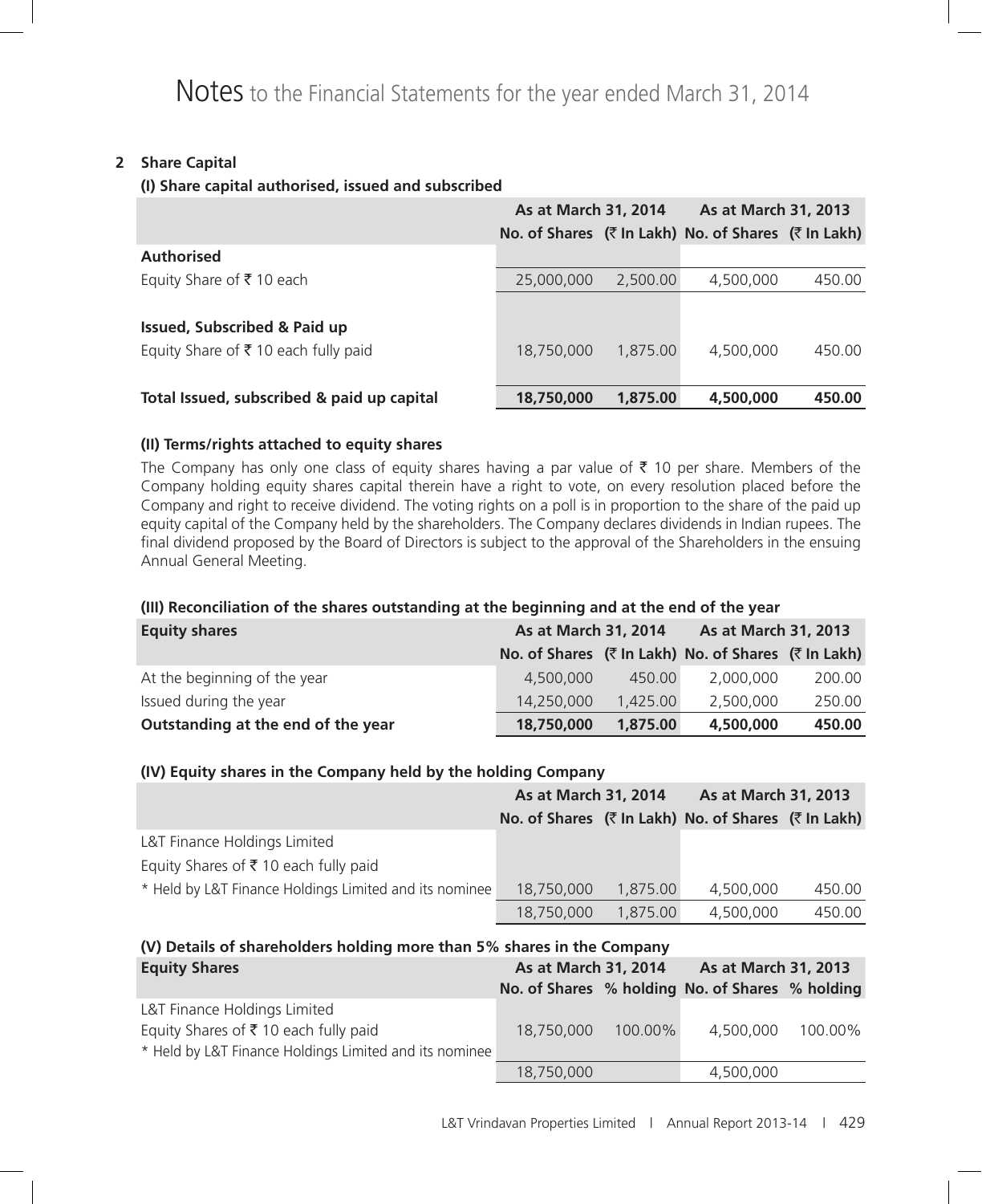# Notes to the Financial Statements for the year ended March 31, 2014

## **3 Reserves and surplus**

|                                             |                      |                          | $(5 \text{ In } \text{lakh})$ |
|---------------------------------------------|----------------------|--------------------------|-------------------------------|
|                                             | As at March 31, 2014 | As at March 31, 2013     |                               |
| Surplus in the statement of profit and loss |                      |                          |                               |
| As per last balance sheet                   | (27.58)              | (2.23)                   |                               |
| Add: Profit/(loss) for the year             | (1,899.65)           | (25.35)                  |                               |
| <b>Closing Balance</b>                      | (1,927.23)           | $\overline{\phantom{a}}$ | (27.58)                       |
|                                             |                      |                          |                               |
| <b>Total reserves and surplus</b>           | (1,927.23)           |                          | (27.58)                       |

#### **4 Long term borrowings**

|                                       |                       |                                   |                       | $(5 \text{ In } \text{lakh})$     |
|---------------------------------------|-----------------------|-----------------------------------|-----------------------|-----------------------------------|
|                                       | As at March 31, 2014  |                                   | As at March 31, 2013  |                                   |
|                                       | <b>Non</b><br>Current | <b>Current</b><br><b>Maturity</b> | <b>Non</b><br>Current | <b>Current</b><br><b>Maturity</b> |
| <b>Secured</b>                        |                       |                                   |                       |                                   |
| Redeemable non-convertible debentures | 20,000.00             |                                   |                       |                                   |
| <b>Unsecured</b>                      |                       |                                   |                       |                                   |
| Inter corporate deposit               | $\sim$                | 25,886.22                         | 48,960.00             |                                   |
| <b>Total long term borrowings</b>     | 20,000,00             | 25,886.22                         | 48,960.00             |                                   |

## **I. Redeemable non-convertible debentures**

| l Face value          | ₹25 Lakhs Each    |
|-----------------------|-------------------|
| l Interest Rate % p.a | $10.40\%$         |
| Date of redemption    | March 10, 2017 l  |
| Redeemable terms      | Redeemable at par |
| .                     |                   |

Note:

Security: The debentures are secured by pari-passu charge on market value of fixed assets.

Utilisation of proceeds: The funds raised through the above issues have been utilized for the Company's financing activities, repayment of existing loans and for its business operations including capital expenditure and working capital requirements.

#### **II. Inter corporate deposit**

| <b>Repayment terms</b> |               | Balance tenure    Non current portion    Current maturities<br>र in Lakh | ₹ in Lakh |
|------------------------|---------------|--------------------------------------------------------------------------|-----------|
| <b>Bullet</b>          | 0 to 6 months | $\sim$ $\sim$                                                            | 25,886.22 |

#### **5 Other long term liabilities**

|                  |          | $(\bar{\bar{\mathbf{x}}}$ In lakh)        |
|------------------|----------|-------------------------------------------|
|                  |          | As at March 31, 2014 As at March 31, 2013 |
| Security deposit | 1.174.72 |                                           |
|                  | 1,174.72 |                                           |

#### **6 Long term provisions**

|                            |      | (₹ In lakh)                               |
|----------------------------|------|-------------------------------------------|
|                            |      | As at March 31, 2014 As at March 31, 2013 |
| Gratuity                   | 4.55 |                                           |
| Total long term provisions | 4.55 |                                           |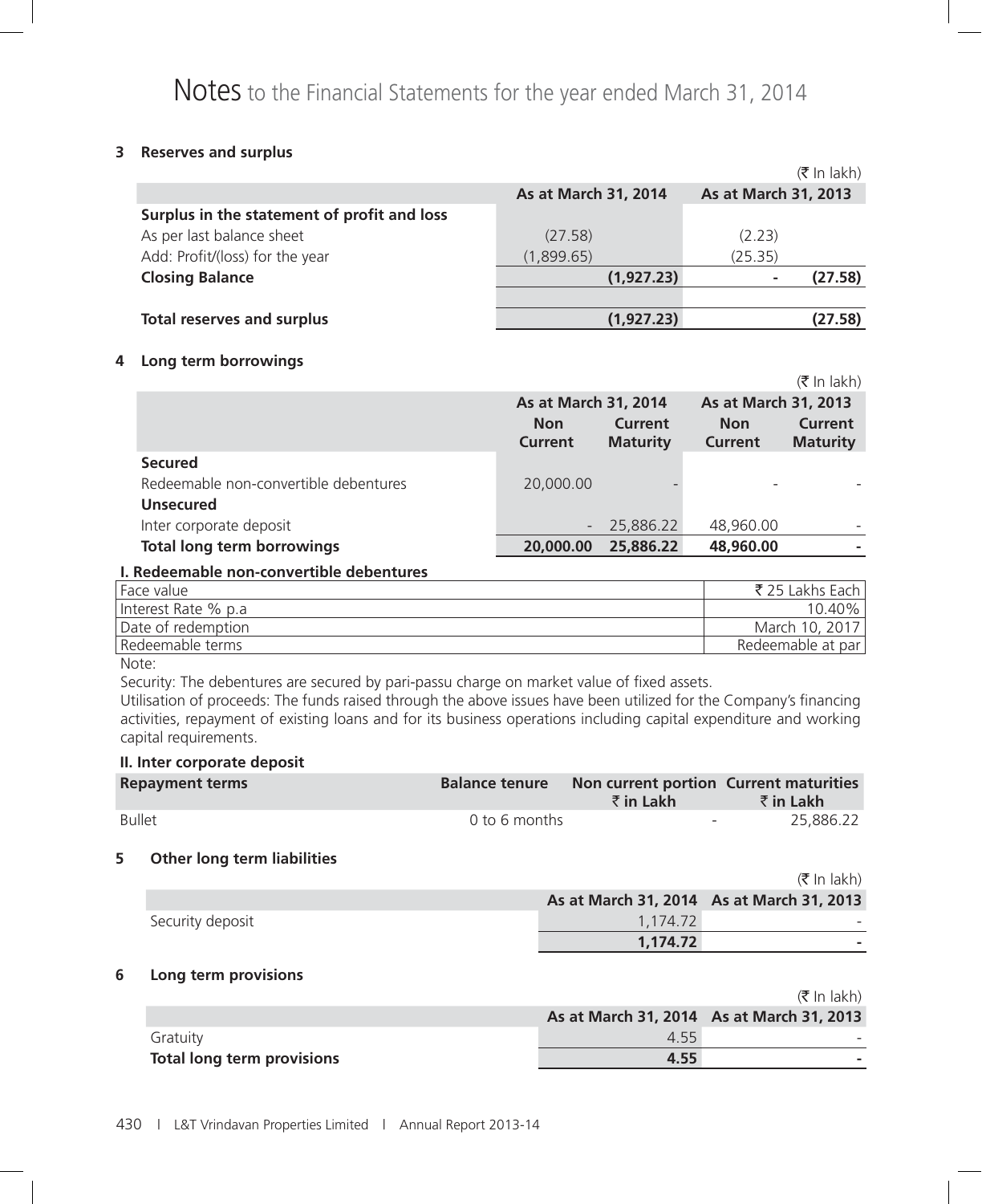# **7 Other current Liabilities**

|                                            |          | $(\bar{\bar{\mathbf{x}}}$ in lakh)        |
|--------------------------------------------|----------|-------------------------------------------|
|                                            |          | As at March 31, 2014 As at March 31, 2013 |
| Interest accrued but not due on borrowings | 842.71   | 11.29                                     |
| Statutory dues                             | 29.02    | 6.45                                      |
| Accrued expenses                           | 12.71    |                                           |
| Other liabilities                          | 133.87   | 726.14                                    |
| <b>Total other current liabilities</b>     | 1,018.31 | 743.88                                    |

**8 Short-term provisions**

|                                    |                      | $(\bar{\bar{\mathbf{x}}}$ in lakh) |
|------------------------------------|----------------------|------------------------------------|
|                                    | As at March 31, 2014 | As at March 31, 2013               |
| For employee benefit               |                      |                                    |
| - Gratuity                         | 0.24                 |                                    |
| - Leave Encashment                 | 9.89                 | -                                  |
|                                    | 10.13                |                                    |
| <b>Total short-term provisions</b> | 10.13                |                                    |

## **9 Fixed assets (at Cost less Depreciation)**

|                                                                             |                           |                  |                 |               |                           |                      |                                       |                                |                          | $(\bar{\bar{\mathbf{x}}}$ in lakh) |
|-----------------------------------------------------------------------------|---------------------------|------------------|-----------------|---------------|---------------------------|----------------------|---------------------------------------|--------------------------------|--------------------------|------------------------------------|
| <b>Particulars</b><br><b>Gross Block</b><br><b>Accumulated Depreciation</b> |                           |                  |                 |               | <b>Net Block</b>          |                      |                                       |                                |                          |                                    |
|                                                                             | As at<br>April 1,<br>2013 | <b>Additions</b> | Deduc-<br>tions | As at<br>2014 | Mar 31, March 31,<br>2013 | Upto For the<br>year | Deduc-<br>tions /<br>Adjust-<br>ments | Upto<br><b>Mar 31,</b><br>2014 | As at<br>Mar 31,<br>2014 | As at<br>March 31,<br>2013         |
| Tangible Assets                                                             |                           |                  |                 |               |                           |                      |                                       |                                |                          |                                    |
| Land                                                                        | 15,593.45                 |                  | -               | 15,593.45     |                           |                      |                                       |                                | 15,593.45                | 15,593.45                          |
| <b>Building</b>                                                             | 2,662.37                  | 2,104.58         | ۰               | 4,766.95      | 3.62                      | 71.13                | $\sim$                                | 74.75                          | 4,692.20                 | 2,658.75                           |
| Office equipments                                                           | $\overline{\phantom{a}}$  | 81.12            | ۰               | 81.12         | $\overline{\phantom{a}}$  | 4.63                 | $\sim$                                | 4.63                           | 76.49                    |                                    |
| Computers                                                                   | ۰.                        | 2.91             |                 | 2.91          | $\overline{\phantom{a}}$  | 0.19                 |                                       | 0.19                           | 2.72                     |                                    |
| Furniture & fixtures                                                        | $\overline{\phantom{a}}$  | 60.90            | ۰.              | 60.90         | $\overline{\phantom{a}}$  | 15.96                | $\sim$                                | 15.96                          | 44.94                    |                                    |
| <b>Total</b>                                                                | 18,255.82                 | 2.249.51         | ٠               | 20,505.33     | 3.62                      | 91.91                | ٠                                     | 95.53                          | 20,409.80                | 18,252,20                          |
| Previous year                                                               | $\overline{\phantom{0}}$  | 18,255.82        | $\overline{a}$  | 18,255.82     | $\overline{\phantom{a}}$  | 3.62                 | ۰                                     | 3.62                           | 18,252.20                |                                    |

# **10 Non current investments**

|                                                               |            | As at March 31, 2014 | <b>As at March 31, 2013</b>                                         |          |
|---------------------------------------------------------------|------------|----------------------|---------------------------------------------------------------------|----------|
|                                                               |            |                      | No. of Shares $(\bar{z}$ in lakh) No. of Shares $(\bar{z}$ in lakh) |          |
| Trade investments (valued at cost unless stated<br>otherwise) |            |                      |                                                                     |          |
| A. Unquoted equity instruments                                |            |                      |                                                                     |          |
| (I) Investment in subsidiaries                                |            |                      |                                                                     |          |
| Mudit Cements Limited                                         | 2,104,800  | 426.10               |                                                                     |          |
| (Equity Shares of $\bar{\tau}$ 10 each fully paid)            |            |                      |                                                                     |          |
|                                                               |            |                      |                                                                     |          |
| <b>B.</b> Quoted equity instruments                           |            |                      |                                                                     |          |
| City Union Bank Limited                                       | 24,712,337 | 3,890.62             | 19,195,012                                                          | 3,338.88 |
| (Equity Shares of ₹ 1 each fully paid)                        |            |                      |                                                                     |          |
| <b>Total</b>                                                  |            | 4,316.72             |                                                                     | 3,338.88 |
| Less: Provision for diminution in the value of investments    |            |                      |                                                                     |          |
| <b>Total non current investments</b>                          |            | 4,316.72             |                                                                     | 3,338.88 |
|                                                               |            |                      |                                                                     |          |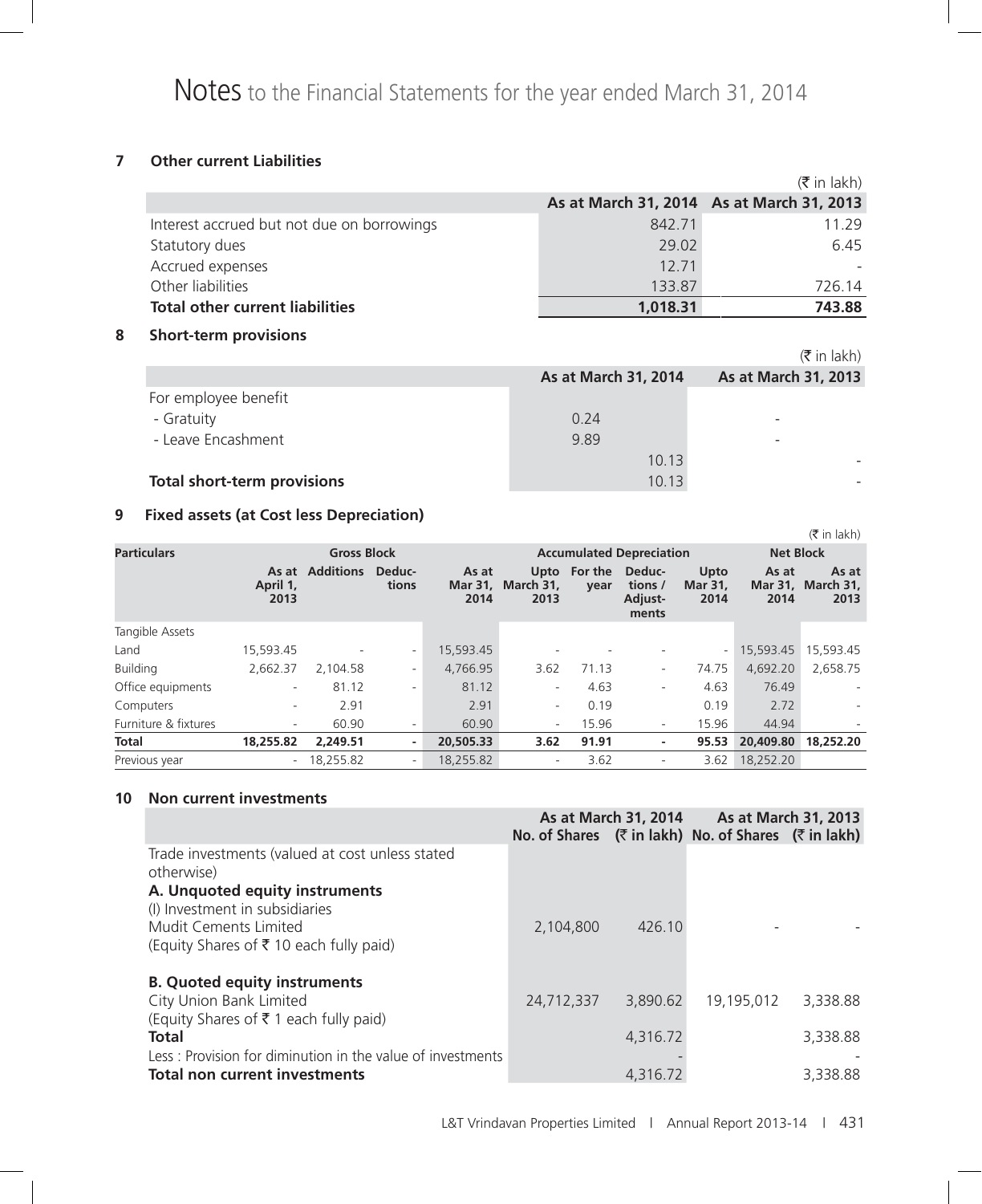# Notes to the Financial Statements for the year ended March 31, 2014

|    |                                                                                                              |                                | $(\bar{\bar{\mathbf{\tau}}}$ in lakh) |
|----|--------------------------------------------------------------------------------------------------------------|--------------------------------|---------------------------------------|
|    | <b>Particulars</b>                                                                                           |                                | March 31, 2013 March 31, 2012         |
|    | Aggregate amount of quoted investments (Market value of ₹10,336.51<br>Lakh (Previous Year ₹ 12,986.33 Lakh)) | 3,890.62                       | 3,338.88                              |
|    | Aggregate amount of unquoted investments                                                                     | 426.10                         |                                       |
| 11 | Deferred tax assets (net)                                                                                    |                                |                                       |
|    |                                                                                                              |                                | $(\bar{\bar{\mathbf{x}}}$ in lakh)    |
|    |                                                                                                              | As at March<br>31, 2014        | <b>As at March</b><br>31, 2013        |
|    | Deferred tax assets                                                                                          |                                |                                       |
|    | Unabsorbed bought forward losses                                                                             | 339.39                         | 7.33                                  |
|    | Total deferred tax assets (net)                                                                              | 339.39                         | 7.33                                  |
|    |                                                                                                              |                                |                                       |
| 12 | Long term loans and advances                                                                                 |                                |                                       |
|    |                                                                                                              |                                | $(\bar{\bar{\mathbf{x}}}$ in lakh)    |
|    |                                                                                                              | As at March<br>31, 2014        | <b>As at March</b><br>31, 2013        |
|    | Advance taxes (net)                                                                                          | 25.66                          | 1.71                                  |
|    | Total long term loans and advances                                                                           | 25.66                          | 1.71                                  |
|    |                                                                                                              |                                |                                       |
| 13 | <b>Current investments</b>                                                                                   |                                |                                       |
|    |                                                                                                              |                                | $(\bar{\bar{\zeta}})$ in lakh)        |
|    |                                                                                                              | <b>As at March</b><br>31, 2014 | <b>As at March</b><br>31, 2013        |
|    | Non trade investments (valued at cost unless stated other-<br>wise)                                          |                                |                                       |

Unquoted investment in mutual fund L&T Liquid fund direct plan - growth 5,000.00 5,000.00 20,015.85 **Total current investments 5,000.00 20,015.85**

# **14 Cash and bank balances**

|                                  |                         | $(\bar{\bar{\mathbf{x}}}$ in lakh) |
|----------------------------------|-------------------------|------------------------------------|
|                                  | As at March<br>31, 2014 | As at March<br>31, 2013            |
| <b>Cash and cash equivalents</b> |                         |                                    |
| Balances with banks:             |                         |                                    |
| In current accounts              | 70.85                   | 162.59                             |
| Total cash and bank balances     | 70.85                   | 162 59                             |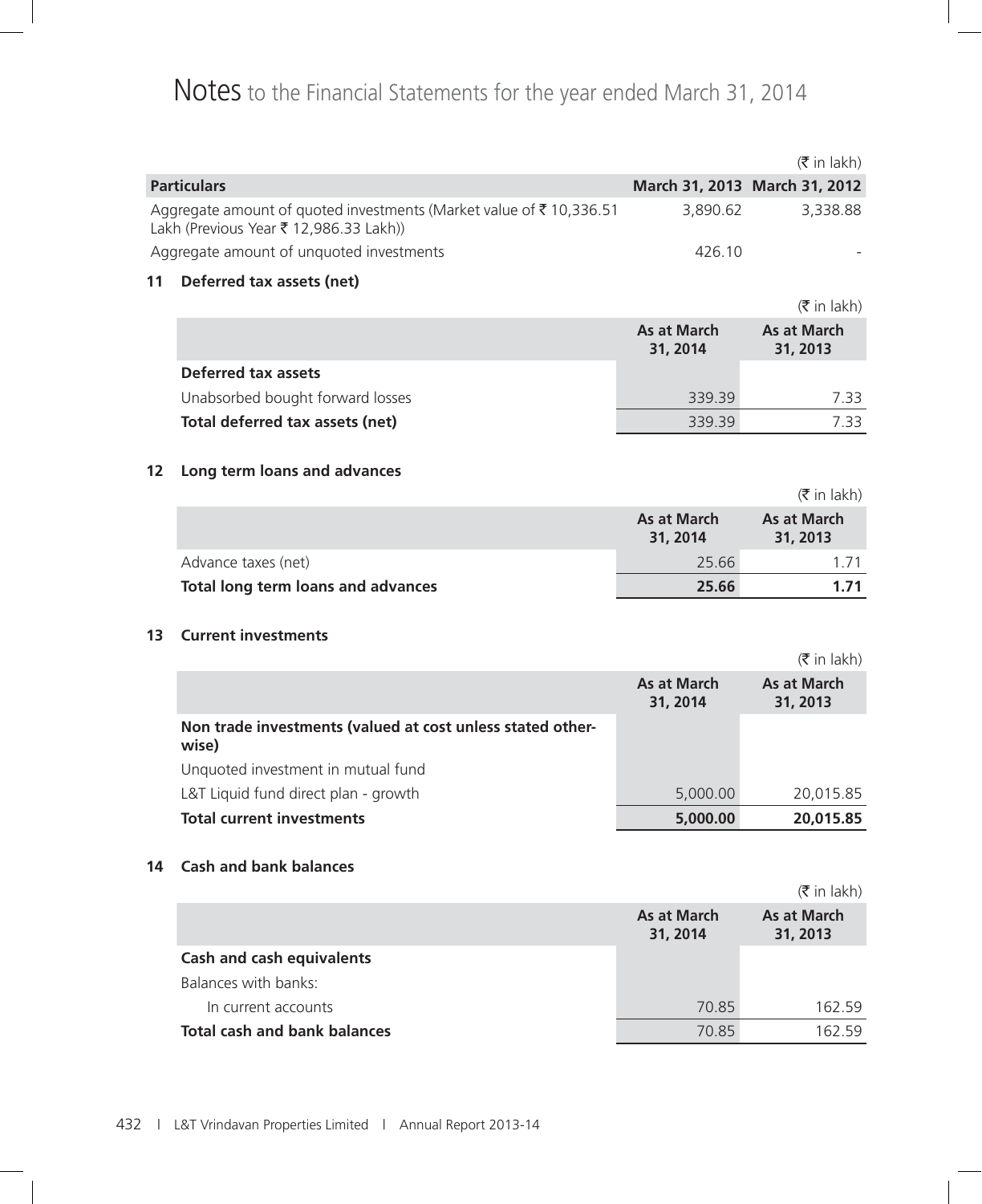## **15 Short term loans and advances**

|                                     |                         | $(\bar{\bar{\mathbf{x}}}$ in lakh) |
|-------------------------------------|-------------------------|------------------------------------|
|                                     | As at March<br>31, 2014 | As at March<br>31, 2013            |
| Inter corporate deposits            | 2,875.66                |                                    |
| Total short term loans and advances | 2,875.66                |                                    |

# **16 Other current assets**

|                                         |                         | $(\bar{\bar{\mathbf{\tau}}}$ in lakh) |
|-----------------------------------------|-------------------------|---------------------------------------|
|                                         | As at March<br>31, 2014 | As at March<br>31, 2013               |
| Receivable from related Companies       | 15.54                   |                                       |
| Interest accrued but not due            | 66.92                   |                                       |
| Advances recoverable in cash or in kind | 3.01                    | 0.13                                  |
| Total other current assets              | 85.47                   | 0.13                                  |

# **17 Revenue from operations**

|                               |                         | $(\bar{\bar{\mathbf{x}}}$ in lakh) |
|-------------------------------|-------------------------|------------------------------------|
|                               | As at March<br>31, 2014 | As at March<br>31, 2013            |
| Lease rental income           | 163.15                  |                                    |
| Total revenue from operations | 163.15                  |                                    |

#### **18 Other Income**

|                                            |                         | $(\bar{\bar{\mathbf{x}}}$ in lakh) |
|--------------------------------------------|-------------------------|------------------------------------|
|                                            | As at March<br>31, 2014 | As at March<br>31, 2013            |
| Interest and dividend on investments       | 224.27                  | 38.40                              |
| Interest income on inter corporate deposit | 74.50                   |                                    |
| <b>Total other income</b>                  | 298.77                  | 38.40                              |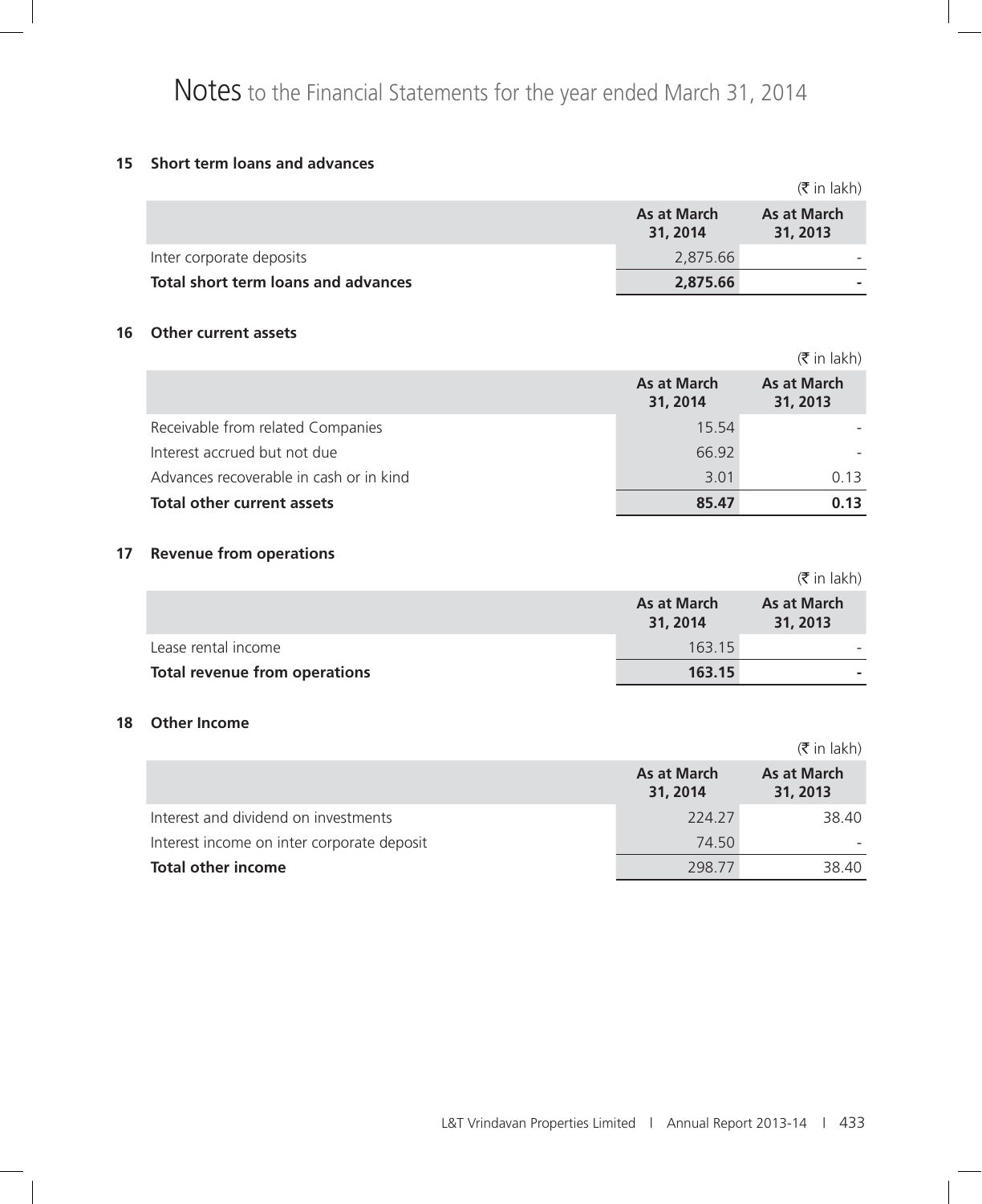# **19 Employee benefits expense**

|                                    |         | $(\bar{\bar{\mathbf{x}}}$ in lakh) |
|------------------------------------|---------|------------------------------------|
|                                    | 2013-14 | 2012-13                            |
| Salaries                           | 102.63  |                                    |
| Contribution to and provision for: |         |                                    |
| Provident fund                     | 3.72    |                                    |
| <b>ESIC</b>                        | 0.80    |                                    |
| Gratuity                           | (1.40)  |                                    |
| Leave encashment                   | 4.52    |                                    |
|                                    | 7.64    |                                    |
| ESOP charges                       | 7.22    |                                    |
| Staff welfare                      | 1.03    |                                    |
| Total employee benefits expense    | 118.52  |                                    |

#### **20 Finance costs**

|                                      |          | $(\bar{\bar{\mathbf{x}}}$ in lakh) |
|--------------------------------------|----------|------------------------------------|
|                                      | 2013-14  | 2012-13                            |
| Interest on debentures               | 86.90    |                                    |
| Interest on Inter corporate deposits | 2,274.01 | 62.25                              |
| Others                               | 0.20     |                                    |
| <b>Total finance costs</b>           | 2,361.11 | 62 25                              |

## **21 Administration and other expenses**

|                                                |              | $(\bar{\bar{\mathbf{x}}}$ in lakh) |
|------------------------------------------------|--------------|------------------------------------|
|                                                | 2013-14      | 2012-13                            |
| Professional fees                              | 32.53        | 0.03                               |
| Travelling and conveyance                      | 9.45         |                                    |
| Printing and stationery                        | 1.26         | 0.11                               |
| Electricity charges                            | 24.53        |                                    |
| Insurance                                      | 3.82         |                                    |
| Telephone, postage and telegrams               | 0.08         | 0.01                               |
| Advertising and publicity                      | 0.01         |                                    |
| Filing fees                                    | 9.14         | 2.52                               |
| <b>Auditors remuneration</b>                   |              |                                    |
| Audit fees                                     | 0.40         | 0.40                               |
| Limited review fees                            | 0.15         | 0.15                               |
| Other services                                 | 0.29<br>0.84 | 0.91                               |
| Rates & taxes                                  | 6.15         | 1.45                               |
| Repairs & maintenance                          | 22.83        |                                    |
| Miscellaneous expenses                         | 11.45        | 0.34                               |
| <b>Total administration and other expenses</b> | 122.09       | 4.46                               |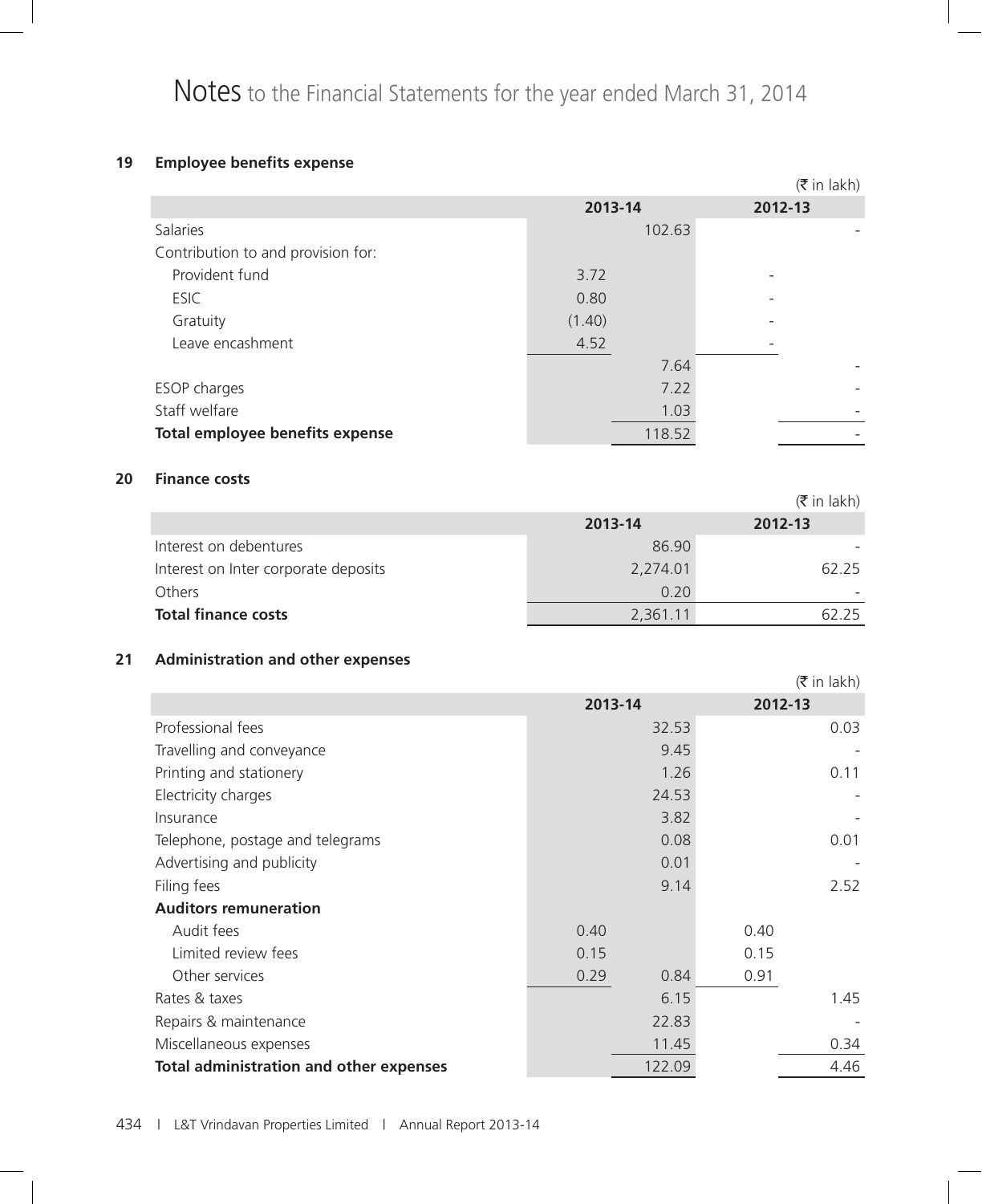#### **22 Notes to the financial statements**

#### **22.1. Disclosure pursuant to Accounting Standard (AS) 15 Revised "Employee Benefits" :**

#### **i) Defined Contribution Plans :**

Amount of  $\bar{\tau}$  3.72/- lakh (previous year  $\bar{\tau}$  NIL) is recognized as an expense and included in employee benefits expenses in the statement of profit and loss.

#### **ii) Defined Benefit Plans (Gratuity):**

 The details of the Company's post-retirement benefit plans for gratuity for its employees are given below which are certified by the actuary and complied by the management upon which auditors have relied:

|    |                                                                                   |                      | $(\bar{\bar{\mathbf{x}}}$ in lakh) |
|----|-----------------------------------------------------------------------------------|----------------------|------------------------------------|
|    |                                                                                   | As at March 31, 2014 | As at March 31, 2013               |
| А. | Amount recognised in the Balance<br>Sheet:                                        |                      |                                    |
|    | Present value of defined benefit obligation                                       |                      |                                    |
|    | - Unfunded obligations                                                            | 4.79                 |                                    |
|    | Net liability                                                                     | 4.79                 |                                    |
| В. | Expenses recognised in the statement<br>of profit & loss:                         |                      |                                    |
|    | Current service cost                                                              | 0.90                 |                                    |
|    | Interest on Defined Benefit Obligation                                            | 0.30                 |                                    |
|    | Net Actuarial Losses / (Gains) Recognised in<br>Year                              | (0.85)               |                                    |
|    | Amount included in "Employee benefit<br>expenses"                                 | 0.35                 |                                    |
| C. | the<br><b>Defined</b><br><b>Benefit</b><br>Change<br>in<br><b>Obligations:</b>    |                      |                                    |
|    | Liability at the beginning of the year                                            |                      |                                    |
|    | Transferred from group Company                                                    | 4.44                 |                                    |
|    | Current service cost                                                              | 0.90                 |                                    |
|    | Interest on Defined Benefit Obligation                                            | 0.30                 |                                    |
|    | Net Actuarial Losses / (Gains) Recognised in<br>Year                              | (0.85)               |                                    |
|    | Liability at the end of the year                                                  | 4.79                 |                                    |
| D. | Reconciliation of the Liability Recognised<br>in the Balance Sheet:               |                      |                                    |
|    | Opening Liability/ (Assets)                                                       |                      |                                    |
|    | <b>Current Service Cost</b>                                                       | 0.35                 |                                    |
|    | Transferred from group Company                                                    | 4.44                 |                                    |
|    | Amount recognised in the Balance Sheet<br>under "Provision for Employee Benefits" | 4.79                 |                                    |
|    | Expected employers contribution next year                                         | 0.24                 |                                    |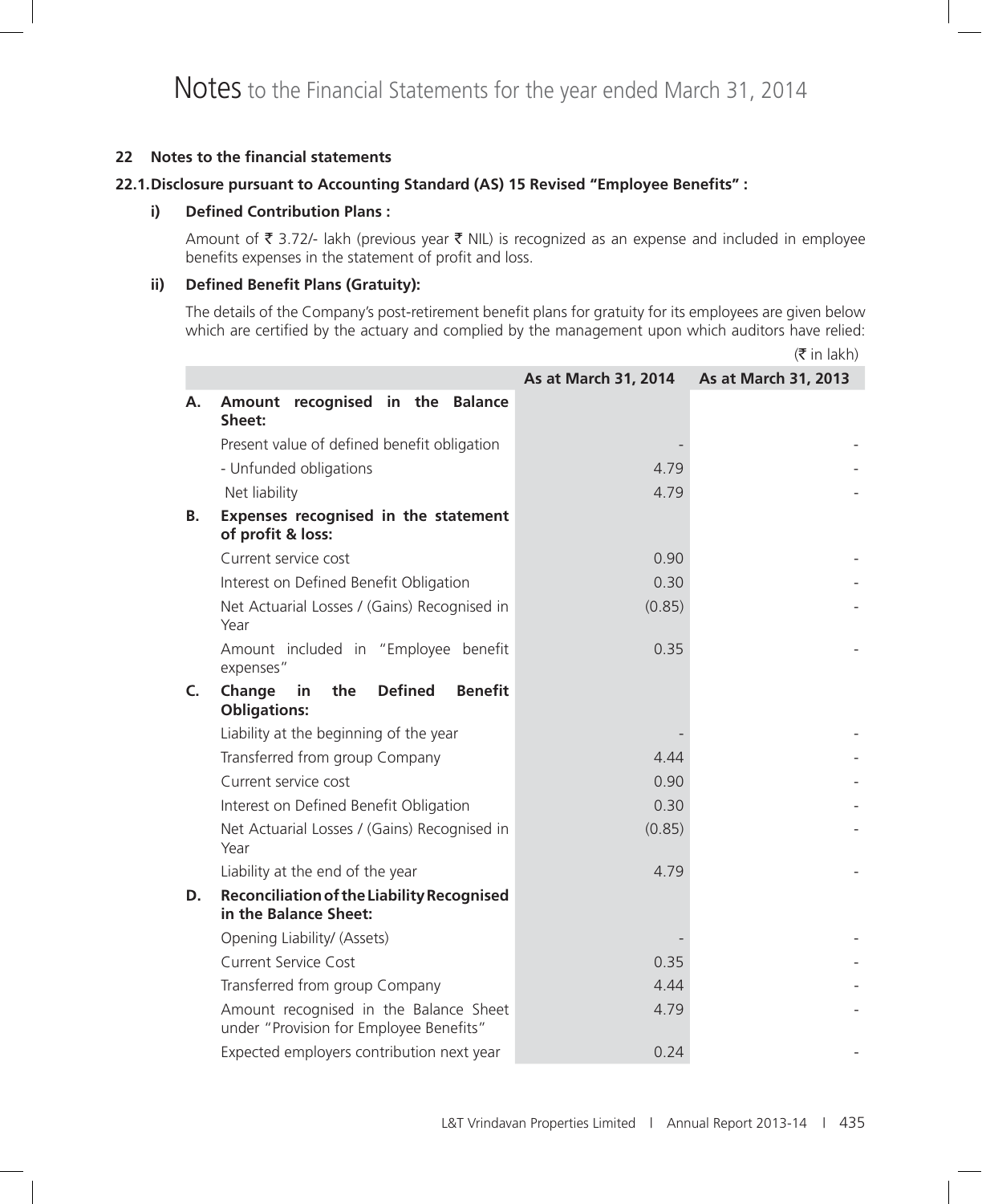Since, the Company is under arrangement to join the Group Gratuity Scheme of Life Insurance Corporation of India (LIC) administered by trustees and managed by LIC, the disclosure with regards to movement and investment pattern of planned assets has not been made.

# **Principal actuarial assumptions at the balance sheet date:**

|                        |                             | $(\bar{\bar{\mathbf{x}}}$ in lakh) |
|------------------------|-----------------------------|------------------------------------|
| <b>Particular</b>      | <b>As at March 31, 2014</b> | As at March 31, 2013               |
| Discount rate          | $9.05\%$                    | 7.45%                              |
| Salary escalation rate | 7.00%                       | 7.00%                              |

# **The amounts pertaining to experience adjustments are as follows:**

|                                     |                |      |      |      | (र in lakh) |
|-------------------------------------|----------------|------|------|------|-------------|
|                                     | As at March 31 |      |      |      |             |
| <b>Particulars</b>                  | 2014           | 2013 | 2012 | 2011 | 2010        |
| - Defined Benefit Obligation        | 4.79           |      |      |      |             |
| - Plan Assets                       |                |      |      |      |             |
| - Surplus /(Deficit)                | (4.79)         |      |      |      |             |
| Exp. Adjustment on Plan Liabilities | 0.16           |      |      |      |             |
| Exp. Adjustment on Plan Asset       |                |      |      |      |             |

 $\rightarrow$  in lake  $\rightarrow$ 

# **22.2. Borrowing Cost**

Borrowing costs capitalized during the year are  $\bar{\tau}$  1,150,60/- lakh (Previous year  $\bar{\tau}$  2.11/- lakh).

# **22.3. Segment Reporting : Accounting Standard – 17**

 The Company operates mainly in the business segment of investment activity. Further, all activities are carried out within India. As such, there are no separate reportable segments as per the provisions of Accounting Standard (AS) 17 on 'Segment Reporting'.

# **22.4. Related party disclosures: Accounting Standard- 18**

# **(a) List of related party and relationships:**

# **Ultimate Holding Company**

Larsen & Turbo Limited

# **Holding Company**

L&T Finance Holdings Limited

# **Subsidiary Company**

Mudit Cements Private Limited

# **Fellow Subsidiary Company**

- L&T Finance Limited
- L&T Infrastructure Finance Company Limited
- L&T Housing Finance Limited
- L&T Investment Management Limited
- L&T Capital Markets Limited
- L&T Fincorp Limited
- L&T Infra Debt Fund Limited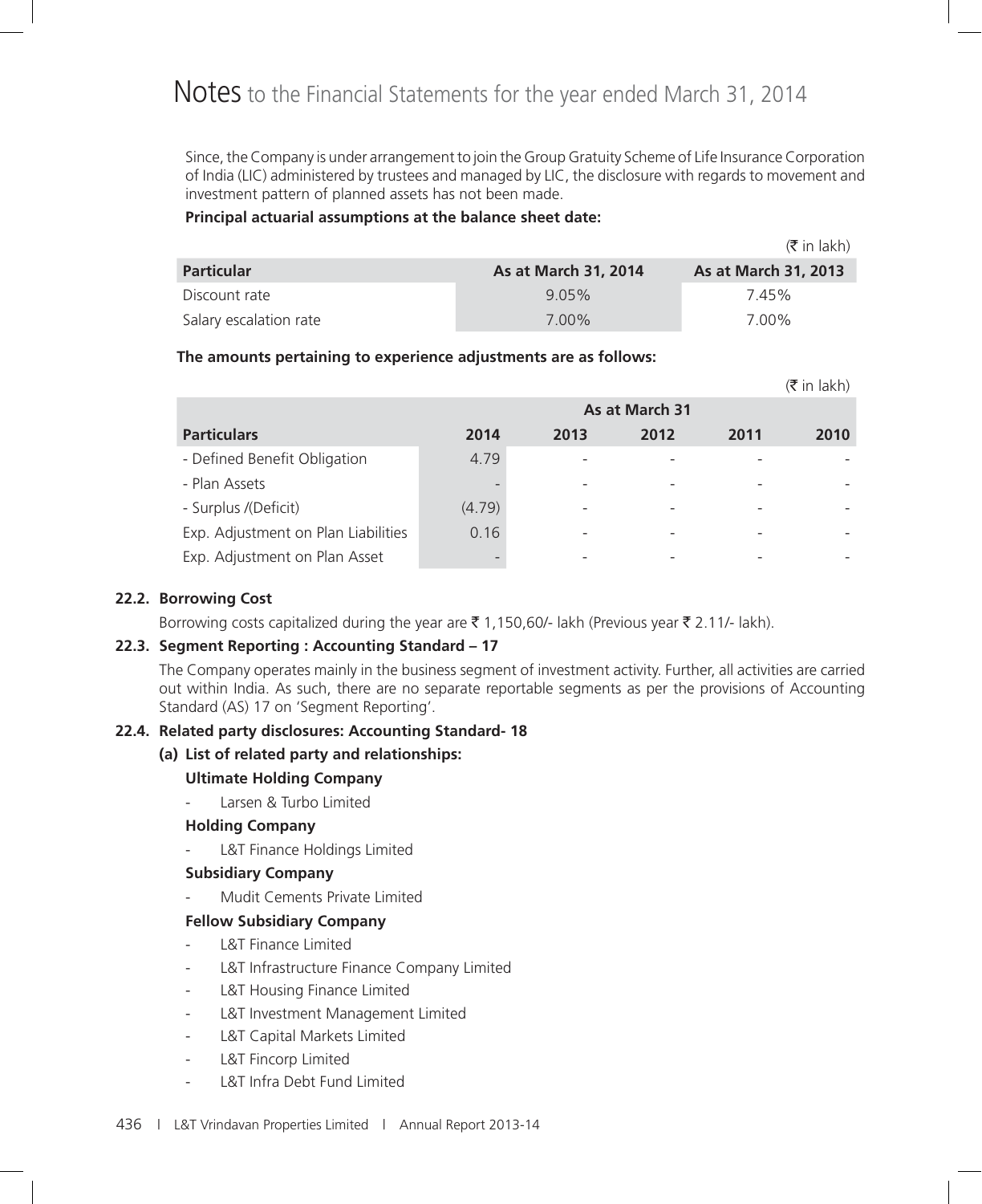# **(b) Related Party Transaction:**

|                |                                                 |           | (Inclusive of service tax)         |
|----------------|-------------------------------------------------|-----------|------------------------------------|
|                |                                                 |           | $(\bar{\bar{\mathbf{x}}}$ in lakh) |
|                | Sr. No. Nature of Transactions                  | 2013-14   | 2012-13                            |
| 1              | Issue of Equity Shares to                       |           |                                    |
|                | - L&T Finance Holdings Limited                  | 1,425.00  | 250.00                             |
| $\overline{2}$ | Inter Corporate Borrowings taken from           |           |                                    |
|                | - L&T Finance Holdings Limited                  | 32,835.00 | 48,960.00                          |
|                | - L&T Finance Limited                           | 13,623.63 |                                    |
|                | - L&T Fincorp Limited                           | 700.00    |                                    |
| 3              | Inter Corporate Deposit given to                |           |                                    |
|                | - Mudit Cement Private Limited                  | 2,895.66  |                                    |
| $\overline{4}$ | NCD taken from                                  |           |                                    |
|                | - L&T Finance Holdings Limited                  | 500.00    |                                    |
| 5              | Inter Corporate Borrowings repaid               |           |                                    |
|                | - L&T Finance Holdings Limited                  | 55,908.78 |                                    |
|                | - L&T Finance Limited                           | 13,623.63 |                                    |
|                | - L&T Fincorp Limited                           | 700.00    |                                    |
| 6              | Interest Expended on NCD                        |           |                                    |
|                | - L&T Finance Holdings Limited                  | 0.85      |                                    |
| $\overline{7}$ | Purchase of Fixed Assets from                   |           |                                    |
|                | - L&T Finance Limited                           |           | 25,635.51                          |
| 8              | Interest Expended on Inter Corporate Borrowings |           |                                    |
|                | - L&T Finance Holding Limited                   | 2,915.19  |                                    |
|                | - L&T Finance Limited                           | 508.85    |                                    |
|                | - L&T Fincorp Limited                           | 0.58      | 64.37                              |
| $\mathsf 9$    | Purchase of Investment from                     |           |                                    |
|                | - L&T Finance Holding Limited                   |           | 3,338.88                           |
| 10             | Reimbursement for capital work in process       |           |                                    |
|                | L&T Finance Limited                             |           | 963.81                             |
| 11             | Lease Rental Income                             |           |                                    |
|                | - L&T Finance Limited                           | 91.98     |                                    |
|                | - L&T Infrastructure Finance Company Limited    | 20.75     |                                    |
|                | - L&T Housing Finance Limited                   | 17.09     |                                    |
|                | - Larsen & Toubro Limited                       | 13.11     |                                    |
|                | - L&T Investment Management Limited             | 9.21      |                                    |
|                | - L&T Capital Markets Limited                   | 6.60      |                                    |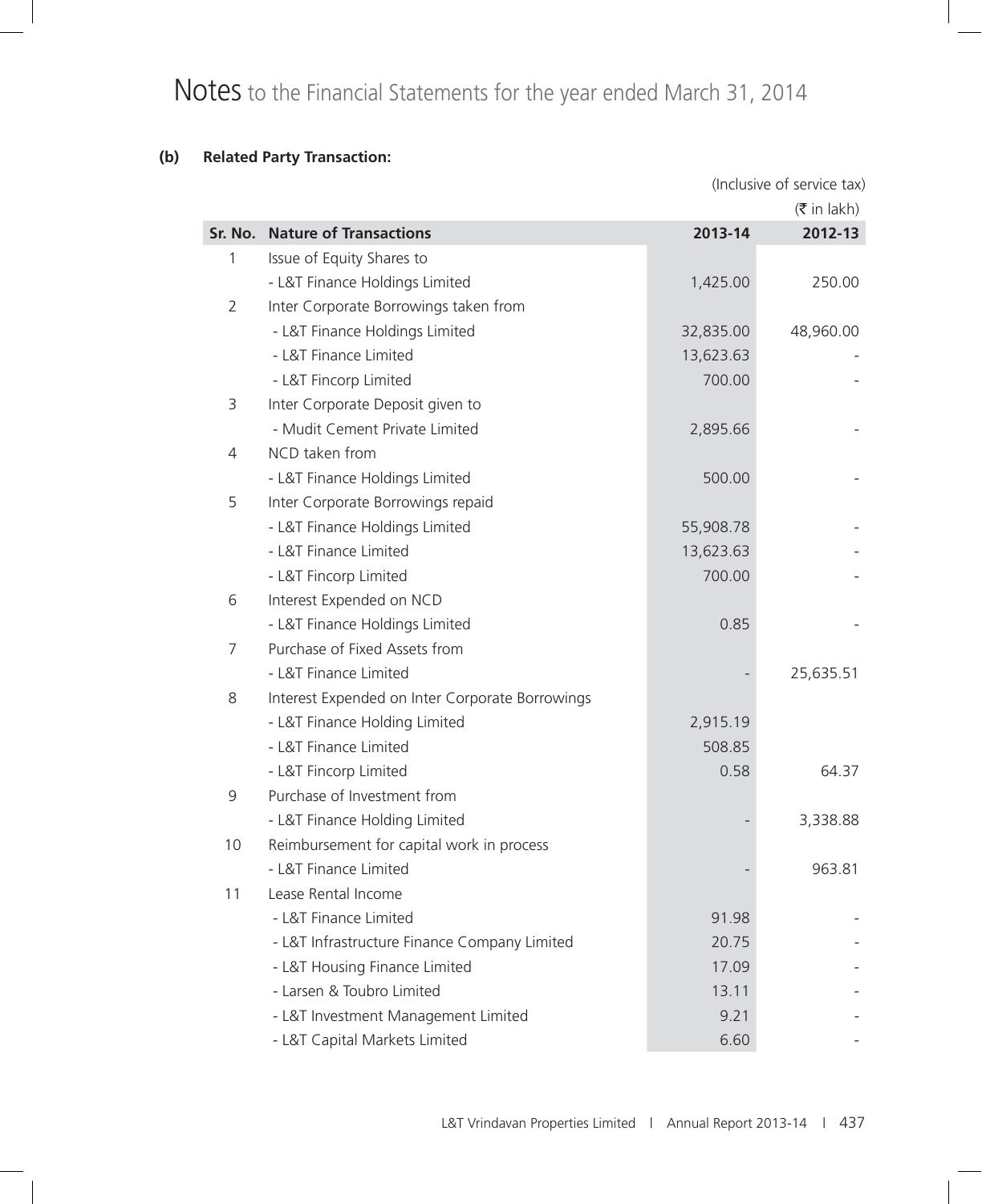# Notes to the Financial Statements for the year ended March 31, 2014

|         |                               |                                                 |                    | $(\bar{\bar{\mathbf{x}}}$ in lakh) |
|---------|-------------------------------|-------------------------------------------------|--------------------|------------------------------------|
| Sr. No. |                               | <b>Nature of Transactions</b>                   | 2013-14            | 2012-13                            |
|         | - L&T Fincorp Limited         |                                                 | 2.40               |                                    |
|         | - L&T Infra Debt Fund Limited |                                                 | 2.01               |                                    |
| 12      |                               | Interest Income on ICD given to                 |                    |                                    |
|         |                               | - Mudit Cement Private Limited                  | 74.50              |                                    |
|         |                               |                                                 |                    |                                    |
| 13      |                               | Professional Fees paid to                       |                    |                                    |
|         |                               | - Larsen & Toubro Limited                       | 2.17               |                                    |
| 14      |                               | ESOP charges debited by                         |                    |                                    |
|         |                               | - L&T Finance Holdings Limited                  | 7.22               |                                    |
| 15      |                               | Construction charges debited by                 |                    |                                    |
|         |                               | - Larsen & Toubro Limited                       | 930.59             |                                    |
| (c)     |                               | Amount due to/from related party:               |                    | $(\bar{\bar{\mathbf{x}}}$ in lakh) |
|         |                               | Sr. No. Nature of Transactions                  | <b>As at March</b> | As at March                        |
|         |                               |                                                 | 31, 2014           | 31, 2013                           |
|         | 1                             | <b>Account payable to</b>                       |                    |                                    |
|         |                               | - L&T Finance Limited                           |                    | 725.15                             |
|         |                               | - Larsen & Toubro Limited                       | 58.24              |                                    |
|         |                               | - L&T Finance Holdings Limited                  | 1.75               |                                    |
|         | 2                             | <b>Outstanding balance of ICB</b>               |                    |                                    |
|         |                               | - L&T Finance Holdings Limited                  | 25,886.22          | 48,960.00                          |
|         | 3                             | <b>Outstanding balance of NCD</b>               |                    |                                    |
|         |                               | - L&T Finance Holdings Limited                  | 500.00             |                                    |
|         | $\overline{4}$                | Interest accrued but not due ICB                |                    |                                    |
|         |                               | - L&T Finance Holdings Limited                  | 808.52             | 11.29                              |
|         | 5                             | Interest accrued but not due on NCD             |                    |                                    |
|         |                               | - L&T Finance Holdings Limited                  | 0.85               |                                    |
|         | 6                             | <b>Security Deposit taken from</b>              |                    |                                    |
|         |                               | - L&T Infrastructure Finance Company<br>Limited | 721.18             |                                    |
|         |                               | - L&T Finance Limited                           | 399.27             |                                    |
|         |                               | - L&T Finance Holdings Limited                  | 30.63              |                                    |
|         |                               | - L&T Housing Finance Limited                   | 12.23              |                                    |
|         |                               | - L&T Capital Markets Limited                   | 6.60               |                                    |
|         |                               | - L&T Infra Debt Fund Limited                   | 2.41               |                                    |
|         |                               | - L&T Fincorp Limited                           | 2.40               |                                    |